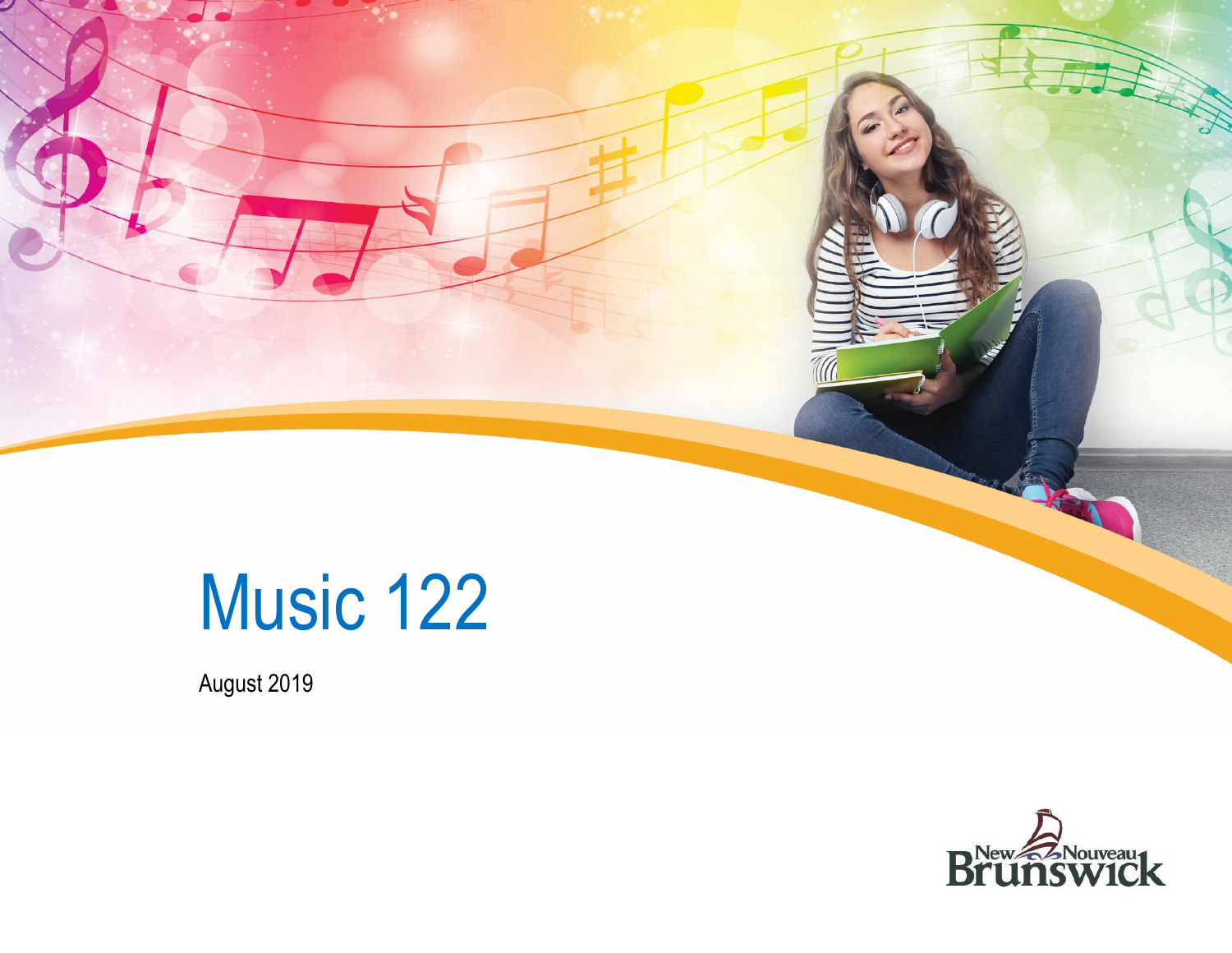# **Acknowledgments**

The Department of Education and Early Childhood Development of New Brunswick gratefully acknowledges the contributions of the following groups and individuals toward the development of the New Brunswick Music 122 Curriculum Document:

### **Writing Committee:**

| o Will Davidson    | <b>Woodstock High School</b>         | ASD-W |
|--------------------|--------------------------------------|-------|
| o Lindsay Dominie  | Harrison Trimble High School         | ASD-E |
| o Jennifer Keating | Leo Hayes High School                | ASD-W |
| o Jennifer Shea    | Rothesay High School                 | ASD-S |
| o Jeff MacQuarrie  | <b>Bathurst High School</b>          | ASD-N |
| o Elizabeth Walker | Miramichi Valley High School         | ASD-N |
| o Andrea Penney    | <b>Fine Arts Learning Specialist</b> | EECD  |

### **Academic Reviewers:**

| ○ Dr. Stephen Runge    | <b>Mount Allison University</b> |
|------------------------|---------------------------------|
| ○ Dr. Martin Kutnowski | <b>Saint Thomas University</b>  |
| o Dr. Monique Richard  | University of Moncton           |
| o Richard Hornsby      | University of New Brunswick     |
|                        |                                 |

### **Pilot committee:**

| ○ Candace Curtis     | James M. Hill Memorial High | ASD-N |
|----------------------|-----------------------------|-------|
| o Patricia Gallagher | Saint John High School      | ASD-S |
| ○ Sherry Goodine     | Carleton North High School  | ASD-W |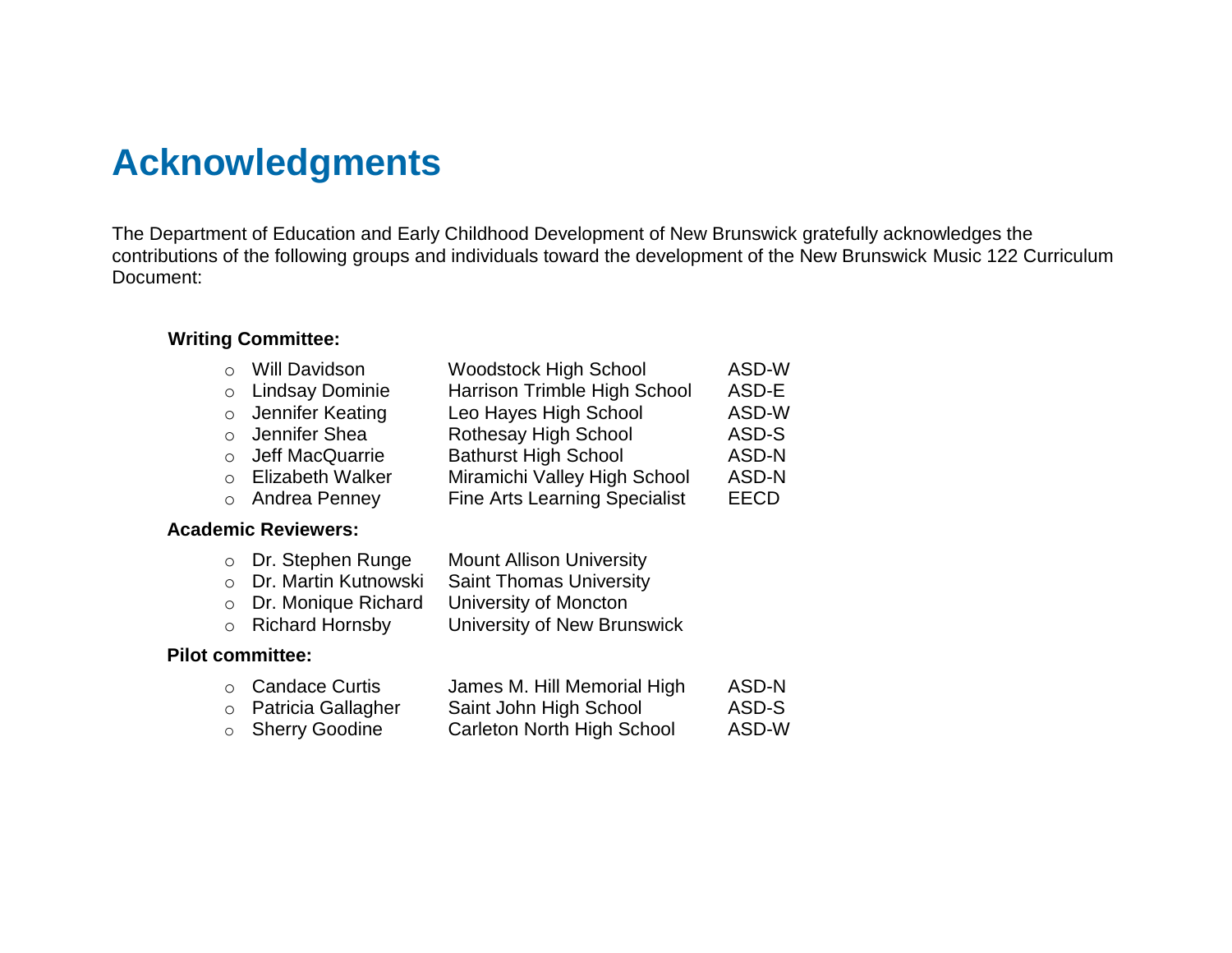# Table of Contents

## **Acknowledgements**

## **1. Introduction**

- 1.1 Mission and Vision of Educational System
- 1.2 New Brunswick Global Competencies

## **2. Pedagogical Components**

- 2.1 Pedagogical Guidelines
	- Diverse Cultural Perspectives
	- Universal Design for Learning
	- English as an Additional Language-Curriculum
	- Assessment Practices
	- Formative Assessment
	- Summative Assessment
	- Cross-Curricular Literacy

## **3. Subject Specific Guidelines**

- 3.1 Rationale
- 3.2 Course Description
- 3.3 Course Organizers and Outcomes
	- Outcomes
	- Guidelines for Implementation and Delivery of the Curriculum
	- Learning Outcomes Summary Chart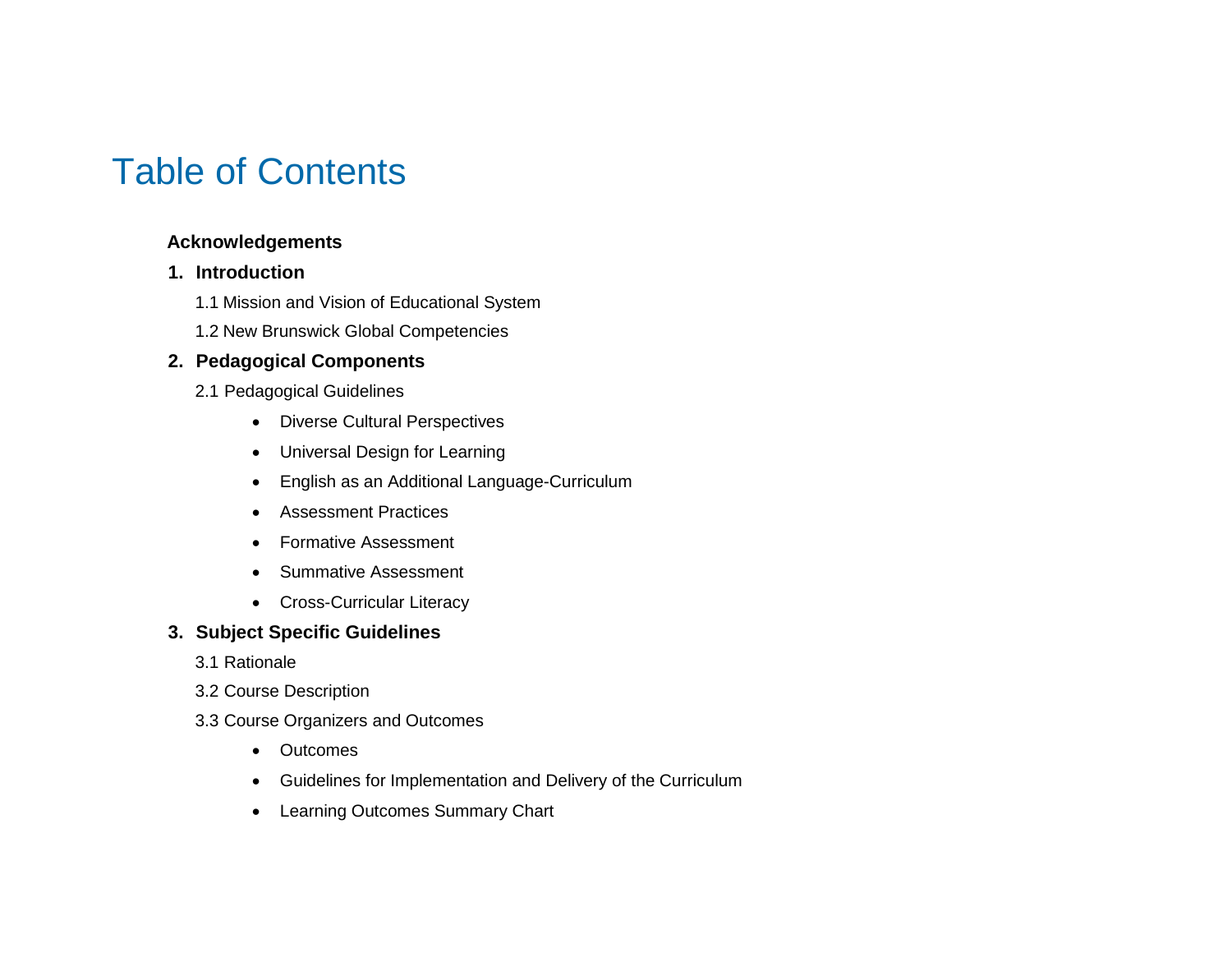### **4. Learning Outcomes**

## **5. Bibliography**

- 5.1 Common Content
- 5.2 Subject Specific

## **6. Appendices**

- 6.1 New Brunswick Global Competencies (Anglophone Sector)
- 6.2 Universal Design for Learning (UDL)
- 6.3 Suggestions for Personalized Learning Projects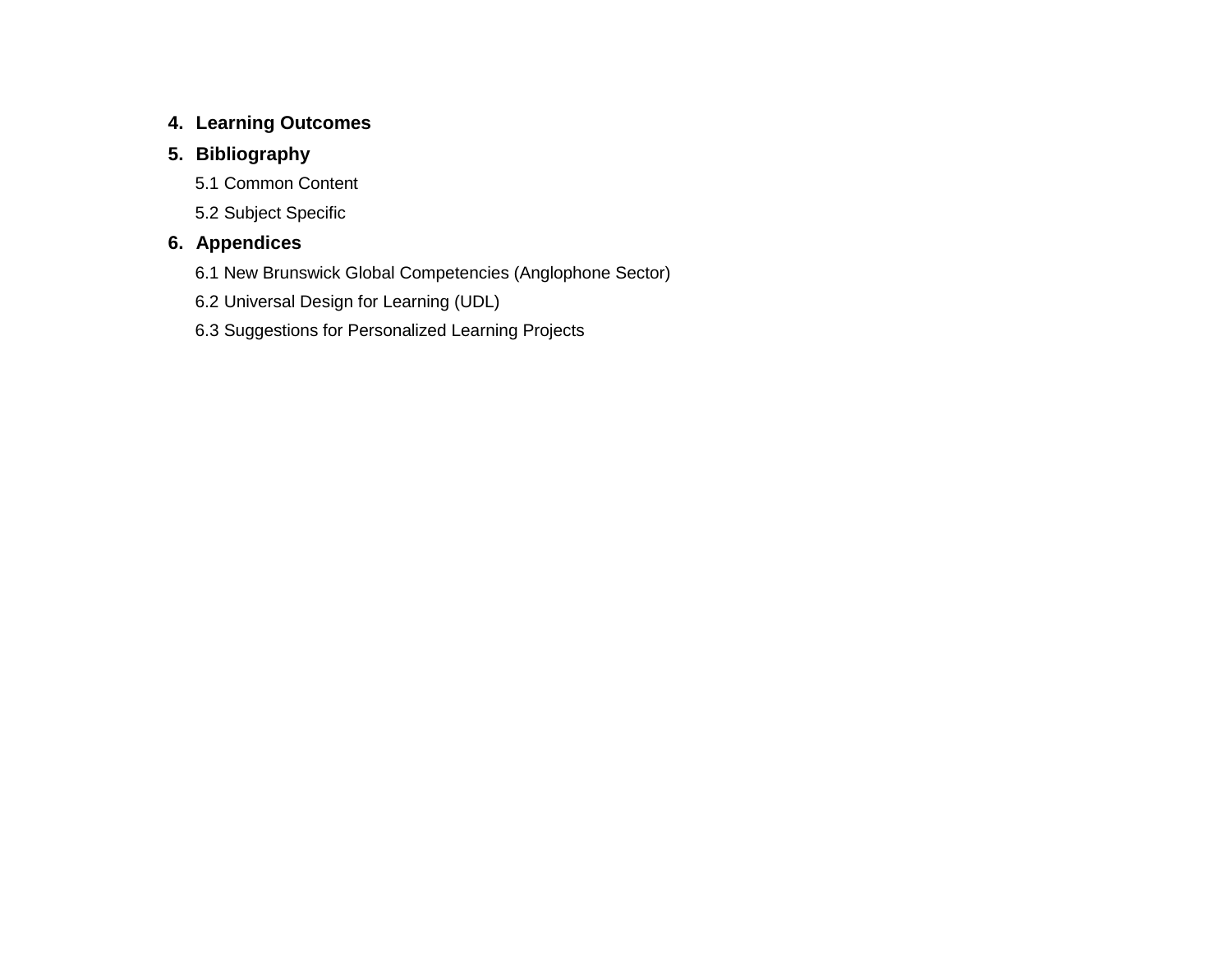# **1. Introduction**

# **1.1 Mission and Vision of Educational System**

The New Brunswick Department of Education and Early Childhood Development is dedicated to providing the best public education system possible, where all students have a chance to achieve their academic best. The mission statement for New Brunswick schools is:

*"To have each student develop the attributes needed to be a lifelong learner, to achieve personal fulfillment and to contribute to a productive, just and democratic society."*

## **1.2 New Brunswick Global Competencies (February, 2018)**

New Brunswick Global Competencies provide a consistent vision for the development of a coherent and relevant curriculum. The statements offer students clear goals and a powerful rationale for school work. They help ensure that provincial education systems' missions are met by design and intention. The New Brunswick Global Competencies statements are supported by curriculum outcomes.

New Brunswick Global Competencies are statements describing the knowledge, skills and attitudes expected of all students who graduate high school. Achievement of the New Brunswick Global Competencies prepares students to continue to learn throughout their lives. These Competencies describe expectations not in terms of individual school subjects but in terms of knowledge, skills and attitudes developed throughout the curriculum. They confirm that students need to make connections and develop abilities across subject boundaries if they are to be ready to meet the shifting and ongoing demands of life, work and study today and in the future.

#### *See Appendix 6.1 for full details***.**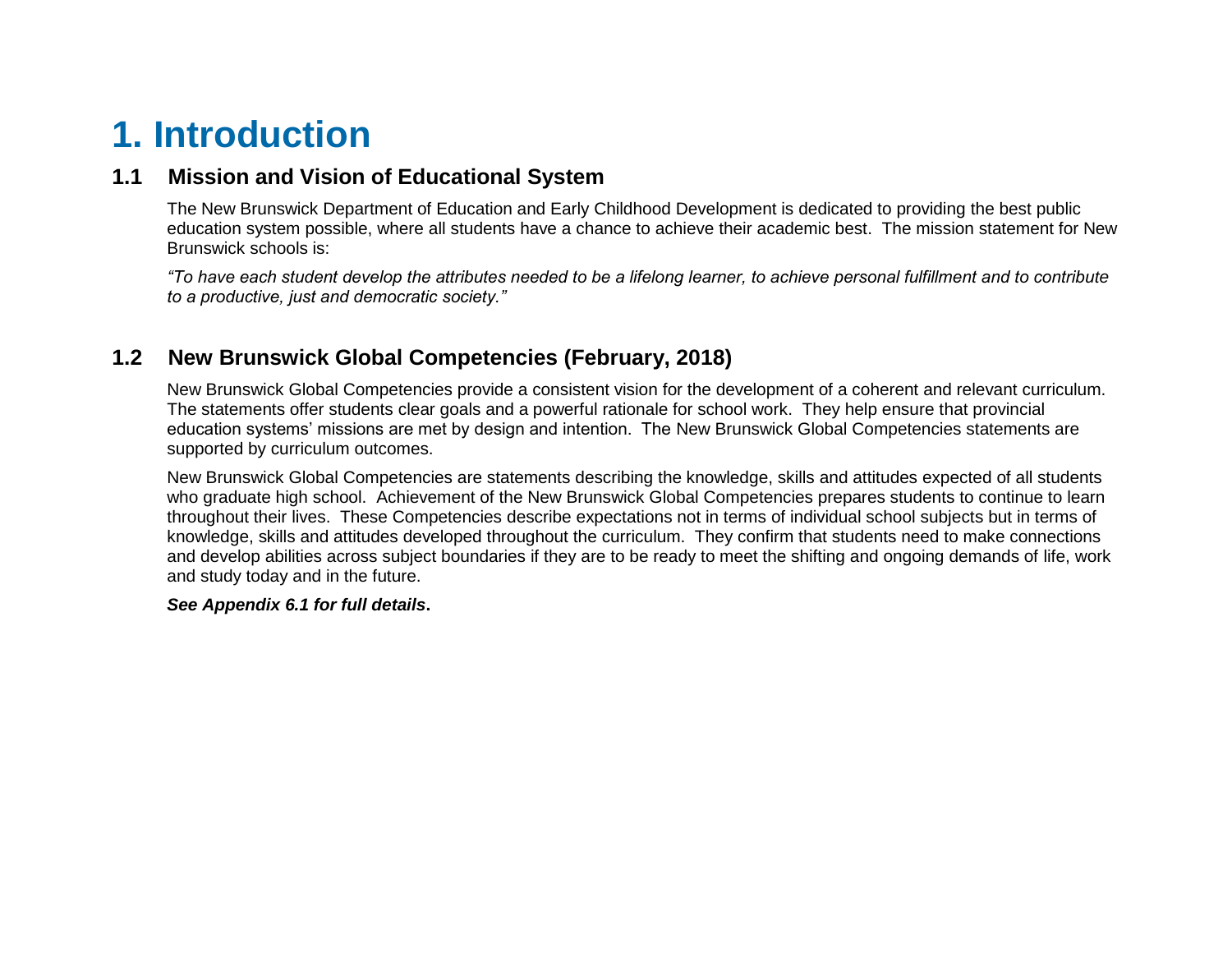# **2. Pedagogical Components**

# **2.1 Pedagogical Guidelines**

### **Diverse Cultural Perspectives**

It is important for teachers to recognize and honour the variety of cultures and experiences from which students are approaching their education and the world. It is also important for teachers to recognize their own biases and be careful not to assume levels of physical, social or academic competencies based on gender, culture, or socio-economic status.

Each student's culture will be unique, influenced by their community and family values, beliefs, and ways of viewing the world. Traditional Indigenous culture views the world in a much more holistic way than the dominant culture. Disciplines are taught as connected to one another in a practical context, and learning takes place through active participation, oral communication and experiences. Newcomer students may also be a source of alternate world views and cultural understandings. Cultural variation may arise from the differences between urban, rural and isolated communities. It may also arise from the different value that families may place on academics or athletics, books or media, theoretical or practical skills, or on community and church. Providing a variety of teaching and assessment strategies to build on diversity will provide an opportunity to enrich learning experiences for all students.

### **Universal Design for Learning**

Universal Design for Learning is a "framework for guiding educational practice that provides flexibility in the ways information is presented, in the ways students respond or demonstrate knowledge and skills, and in the ways students are engaged. It also "...reduces barriers in instruction, provides appropriate accommodations, supports, and challenges, and maintains high achievement expectations for all students, including students with disabilities and students who are limited English proficient." (CAST, 2011).

In an effort to build on the established practice of differentiation in education, the Department of Education and Early Childhood Development supports *Universal Design for Learning* for all students. New Brunswick curricula are created with universal design for learning principles in mind. Outcomes are written so that students may access and represent their learning in a variety of ways, through a variety of modes. Three tenets of universal design inform the design of this curriculum. Teachers are encouraged to follow these principles as they plan and evaluate learning experiences for their students:

- o Multiple means of representation: provide diverse learners options for acquiring information and knowledge
- $\circ$  Multiple means of action and expression: provide learners options for demonstrating what they know
- o Multiple means of engagement: tap into learners' interests, offer appropriate challenges, and increase motivation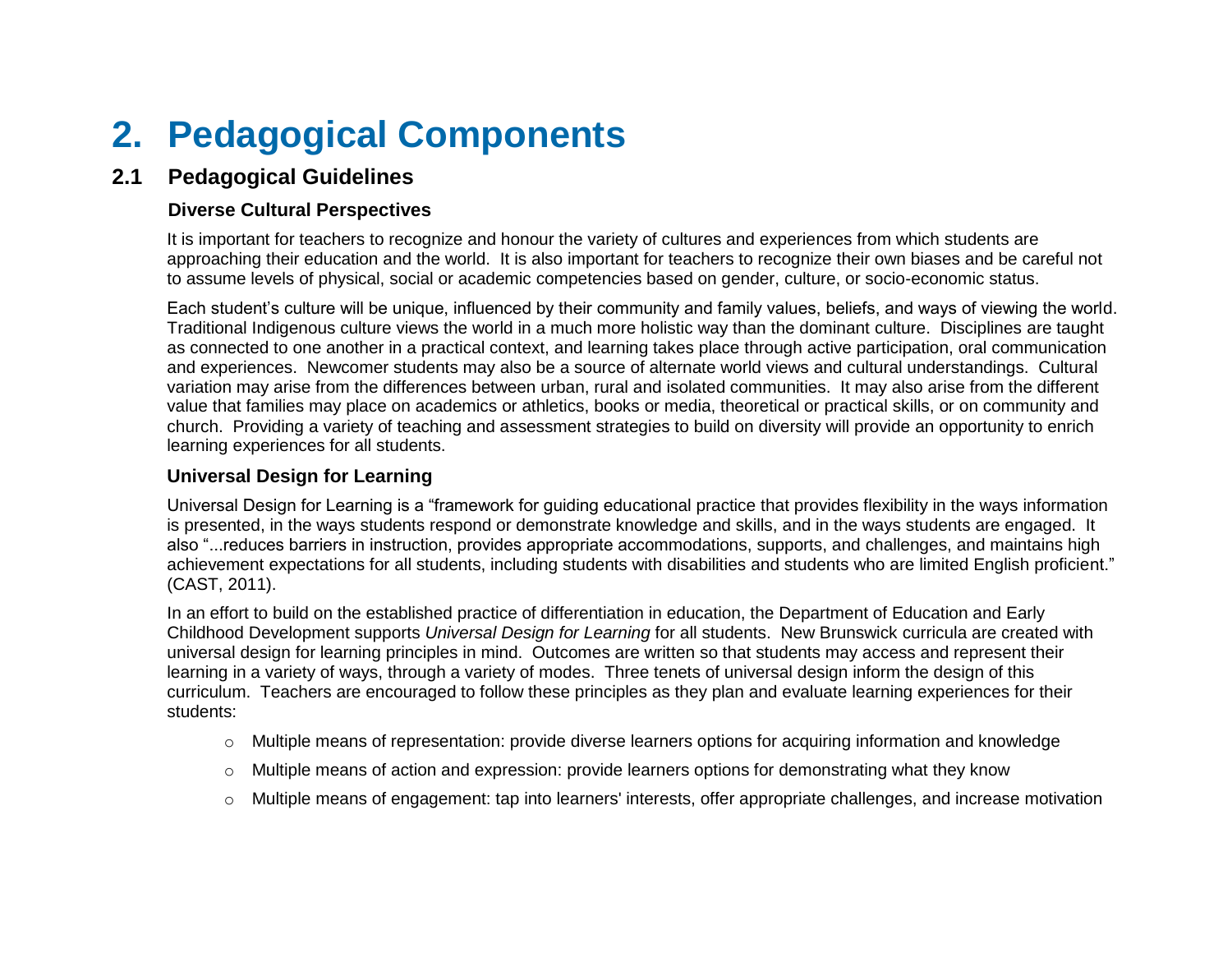For further information on *Universal Design for Learning*, view online information at [the C](http://www.cast.org/)AST website, download the [UDL](https://portal.nbed.nb.ca/pd/Reading/UDL_PD/UDL%20Docs/October%20PD%20Day/Oct%2010%20Intro/Oct10_Intro%20output/story_content/external_files/Quick_Reference.pdf)  [reference handout,](https://portal.nbed.nb.ca/pd/Reading/UDL_PD/UDL%20Docs/October%20PD%20Day/Oct%2010%20Intro/Oct10_Intro%20output/story_content/external_files/Quick_Reference.pdf) or refer to the appendices section of this document.

UDL is neither curriculum nor a checklist. If it were either one of those things, it would oversimplify the act and professionalism of teaching. As an educator, you have taken courses in pedagogy, classroom management, and theory. You have a collection of tools, resources, and strategies you have learned recently or over the years. The structure of UDL guides you to actively, attentively, and purposely pull from that collection. It also asks you to possibly think differently. The Difference: Because UDL is a framework versus a curriculum, teachers are in full control in designing the learning environment and lessons (p. 4, *Design and Deliver)*.

Loui Lord Nelson (2014) suggests the following reflective questions to support planning (p. 134):

*When I plan my lessons do I:*

- Have a clear goal?
- Know how I am going to measure whether students have met the goal?
- Create activities and assignments that guide students toward the lesson goal?
- Create lessons and activities designed with options mentioned under the three principles of Engagement, Representation and Action and Expression?
- Create assessments directly related to the lesson's goal?
- Create assessments designed with the options listed under Action and Expression?
- Use a variety of tools and resources to create my lesson plans?

Nelson makes the following recommendation:

*Start small. Choose one focus within the framework. Choose one focus within your practice. Enlist the involvement of other teachers, and talk with each other about your experiences. Trade suggestions. Share experiences. Share successes. Watch for change. (p. 136)*

The curriculum has been created to support the design of learning environments and lesson plans that meet the needs of all learners. Specific examples to support Universal Design for Learning for this curriculum can be found in the appendices. The Planning for All Learners Framework will guide and inspire daily planning.

### **English as an Additional Language-Curriculum**

Being the only official bilingual province, New Brunswick offers the opportunity for students to be educated in English and/or French through our public education system. The NB Department of Education and Early Childhood Development (EECD) provides leadership from K-12 to assist educators and many stakeholders in supporting newcomers to New Brunswick.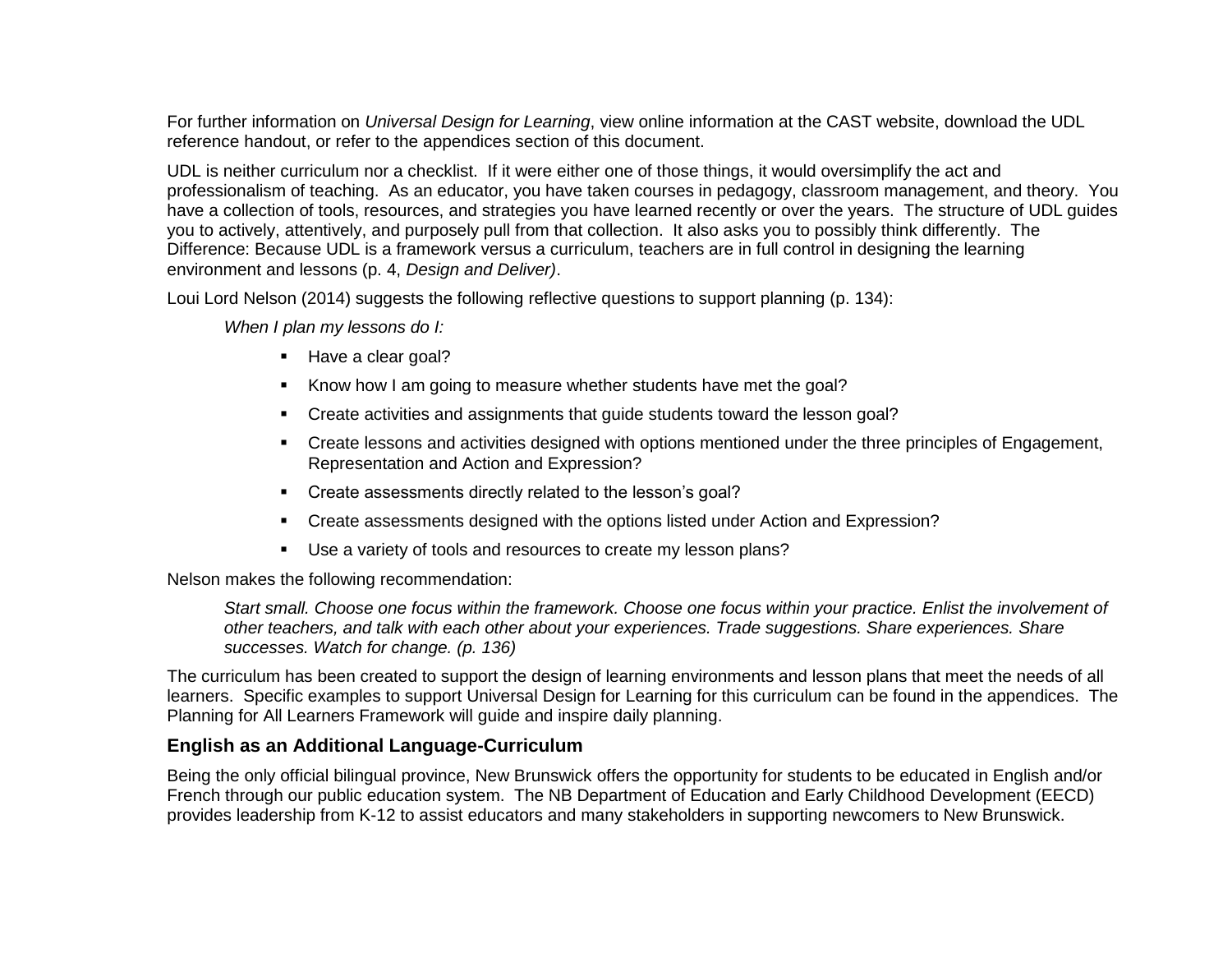English language learners have opportunities to receive a range of instructional support to improve their English language proficiency through an inclusive learning environment. EECD, in partnership with the educational and wider communities offer a solid, quality education to families with school-aged children.

### **Assessment Practices**

Assessment is the systematic gathering of information about what students know and are able to do. Student performance is assessed using the information collected throughout the learning cycle. Teachers use their professional skills, insight, knowledge, and specific criteria to determine student performance in relation to learning outcomes. Assessment is more effective if it is ongoing, participatory (formative assessment), rather than reserved for the end of a period of learning to determine a mark (summative evaluation). Each type of assessment has a different purpose, but all should be used to inform decisions regarding teaching and learning. Classroom assessment practices should be ["balanced"](https://portal.nbed.nb.ca/tr/AaE/Documents/FINAL%20Balanced%20Assessment%20Doc%20April%208%202014.pdf) (i.e., include both types), but the emphasis needs to be placed on ongoing formative assessment.

Evidence of learning needs to be collected from a variety of sources throughout the year. Some examples of assessment practices include:

| Questioning                   | Projects and Investigations |
|-------------------------------|-----------------------------|
| Observation                   | Checklists/Rubrics          |
| Conferences                   | Responses to texts          |
| Demonstrations                | Reflective Journals         |
| <b>Presentations</b>          | Self and peer assessment    |
| <b>Role Plays</b>             | <b>Career Portfolios</b>    |
| <b>Technology Application</b> | Projects and Investigations |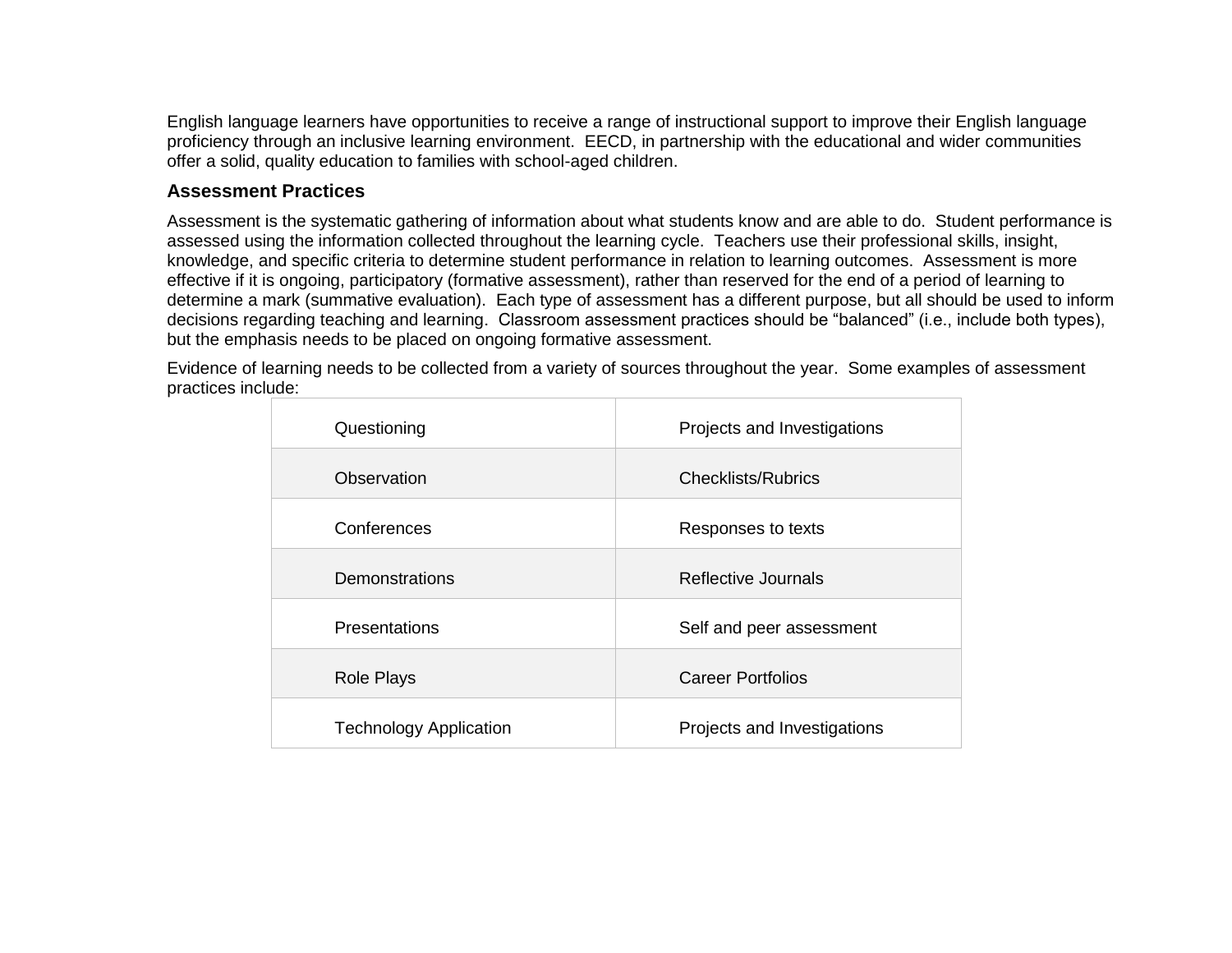### **Formative Assessment**

Research indicates that students benefit most when assessment is ongoing and is used in the promotion of learning (Stiggins, 2008). Formative assessment is a teaching and learning process that is frequent and interactive. A key component of formative assessment is providing ongoing feedback to learners on their understanding and progress. Throughout the process adjustments are made to teaching and learning.

Students should be encouraged to monitor their own progress through goal setting, co-constructing criteria and other self-and peer-assessment strategies. As students become more involved in the assessment process, they are more engaged and motivated in their learning.

Additional details can be found in the [Formative Assessment](https://collabe.nbed.nb.ca/res/sa/gr/gendocs/Formative%20Assessment%20Quick%20Reference.pdf) document.

### **Summative Assessment**

Summative evaluation is used to inform the overall achievement for a reporting period for a course of study. Rubrics are recommended to assist in this process. Sample rubrics templates are referenced in this document, acknowledging teachers may have alternative measures they will apply to evaluate student progress.

For further reading in the area of assessment and evaluation, visit the Department of Education and Early Childhood Development's Assessment and Evaluation site [here.](https://collabe.nbed.nb.ca/res/Pages/Instructional-Planning-and-Assessment.aspx)

### **Cross-Curricular Literacy**

Literacy occurs across learning contexts and within all subject areas. Opportunities to speak and listen, read and view, and write and represent are present every day -in and out of school. All New Brunswick curricula include references to literacy practices and materials are available to embed explicit strategies for strengthening comprehension and to help teachers strengthen their students' reading skills.

Key documents that highlight specific cross- curricular strategies include:  $K - 2$  Literacy Look Fors,  $3 - 5$  Literacy Look Fors, [Cross-Curricular Look Fors \(Grades 6-12\),](https://collabe.nbed.nb.ca/res/sa/gr/gendocs/Cross-Curricular%20Look%20Fors%20Grades%206-12.pdf) and [Cross Curricular Reading Tools.](https://portal.nbed.nb.ca/tr/lr/Curriculum%20Support%20Resources/Cross-Curricular%20Reading%20Tools.pdf) These documents describe learning environments and key strategies that support cross-curricular literacy practices.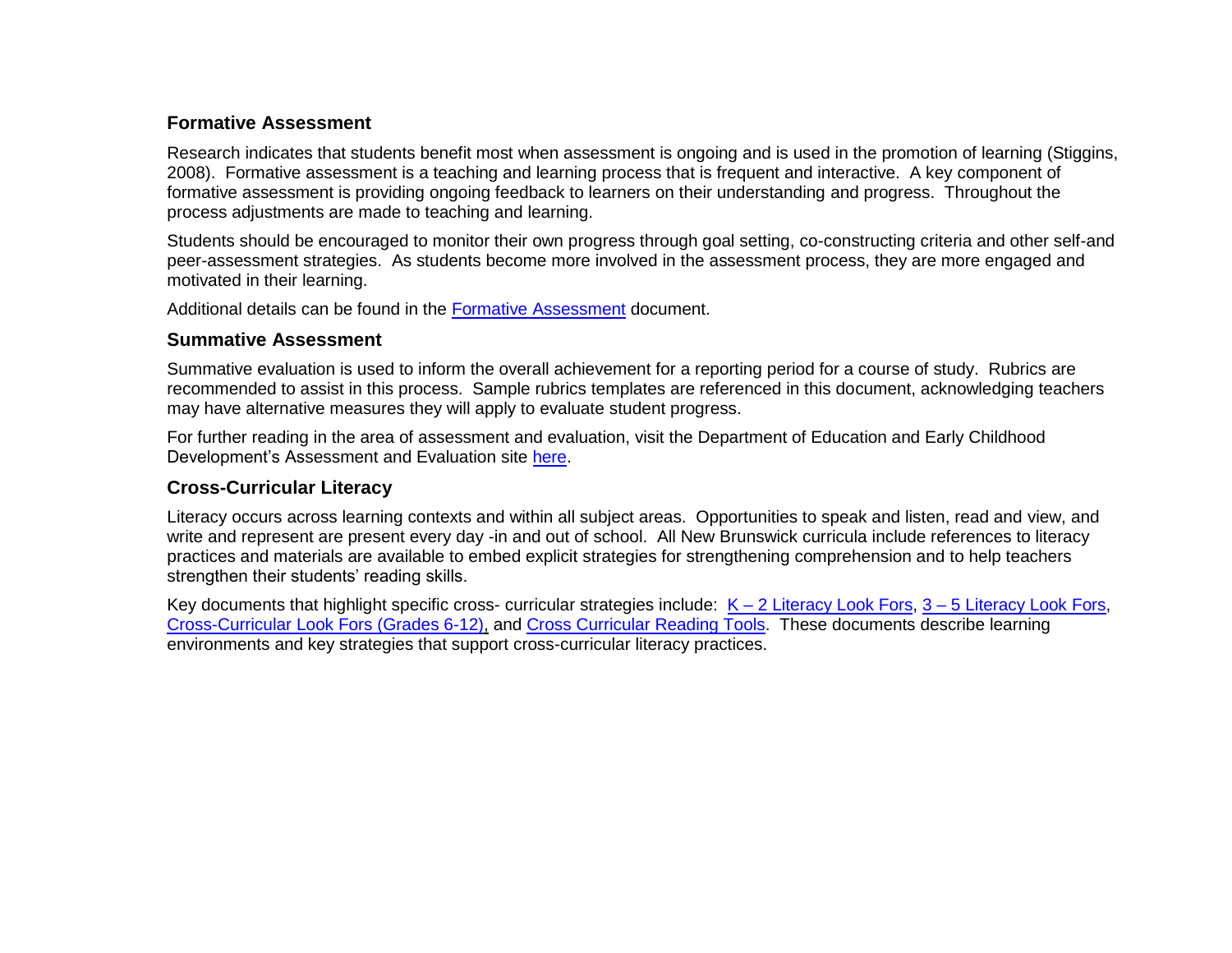# **3. Subject Specific Guidelines**

# **3.1 Rationale**

Music 122 is a course designed for any student interested in advanced music studies. The course assumes an advanced level of music literacy, good aural skills, a sound theoretical background, knowledge of historical styles and forms and an interest in improving upon and expanding these areas of music knowledge and expertise.

# **3.2 Course Description**

Music 122 is a performance based course designed to encourage students to develop their musical skills through exposure to a variety of musical challenges and problems requiring creative and higher order thinking skills.

Students will be required to work individually, independently, in small groups and in larger ensembles.

Projects and research activities are encouraged to be activity based experiential learning. Students are encouraged to assume a large responsibility for their learning.

Students will be exposed to a wide range of music for purposes of analysis, listening, historical research and performance. Students may be required to work outside the music classroom (Individual/ensemble practice, local concerts, studio rehearsal, etc.) as the manifestations of musical activities are many and varied. It is hoped that students will experience many of these opportunities.

# **3.3 Curriculum Organizers and Outcomes**

### **Curriculum Organizers**

Music 122 curriculum has been divided into two strands. Each strand consists of several prescribed learning outcomes that share a common focus.

- **1.** Performing & Creating
- **2.** Developing Literacy Skills in Music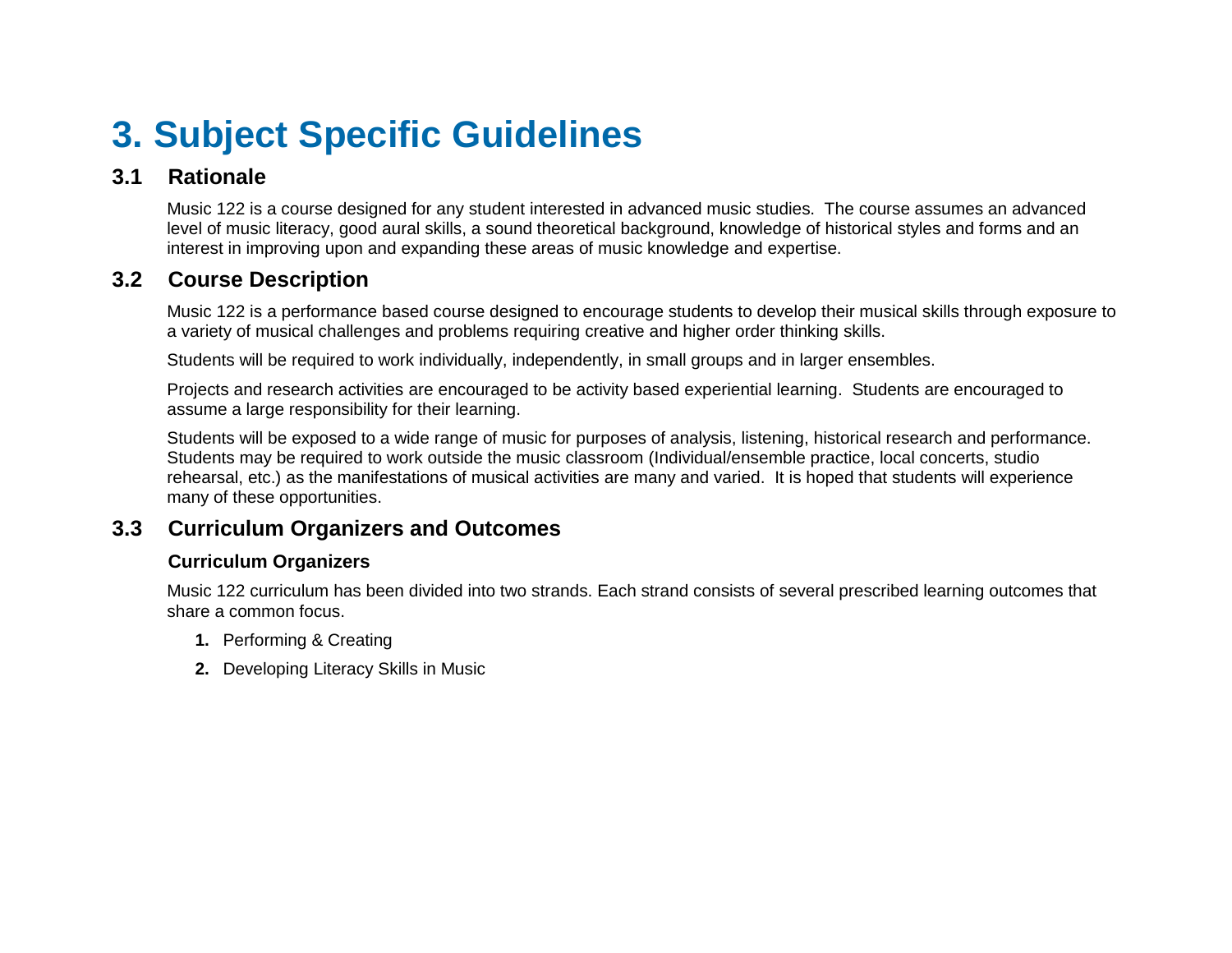### **Outcomes**

The New Brunswick Curriculum is stated in terms of general learning outcomes, specific learning outcomes and achievement indicators.

General Curriculum Outcomes (**GCOs**) are overarching statements about what students are expected to learn in each strand.

1. Performing & Creating

Students will demonstrate technical skill and musical expression through performance of appropriate repertoire and creation of original music and/or arrangements in a variety of forms.

2. Developing Literacy Skills in Music

Students will synthesize theoretical concepts of music.

Specific Curriculum Outcomes (**SCOs**) are statements that identify specific concepts and related skills underpinned by the understanding and knowledge attained by students as required for a given grade.

### **Guidelines for implementation and delivery of the curriculum**

Music 122 is an elective course for learners with a special interest in music accompanied by a high level of skill. It is therefore suggested the course be offered with the following conditions:

- Students should have successfully completed Music 112 prior to beginning this course; however, students may apply to the teacher with evidence of private study and/or appropriate level of proficiency.
- The content of this course requires a teacher knowledgeable in a variety of performance and composition genres. It is therefore recommended the course be facilitated by a music specialist, with expertise in choral, instrumental, music theory and ear training methodologies, wherever possible.
- Given the diversity of, and access to, technology and instrumentation, this curriculum is designed to be flexible in its approach. Where one teacher may approach outcomes through the study of piano, another may decide to focus on guitar, voice or composition. It is important to note that regardless of the approach, students will need to have access to a variety of choices in instrumentation and composition tools.
- Student choice for curriculum completion is important. While some students may plan on a post-secondary study or a career in performance, others may consider music making as lifelong learning. It is highly recommended all students complete the outcomes and supplement learning with **at least** one Personal Learning Project. (*Examples of Personal Learning Projects are offered in Appendix 6.3*.) Projects should be selected with the input and guidance of the music specialist and can be completed individually, as a small group or as a class.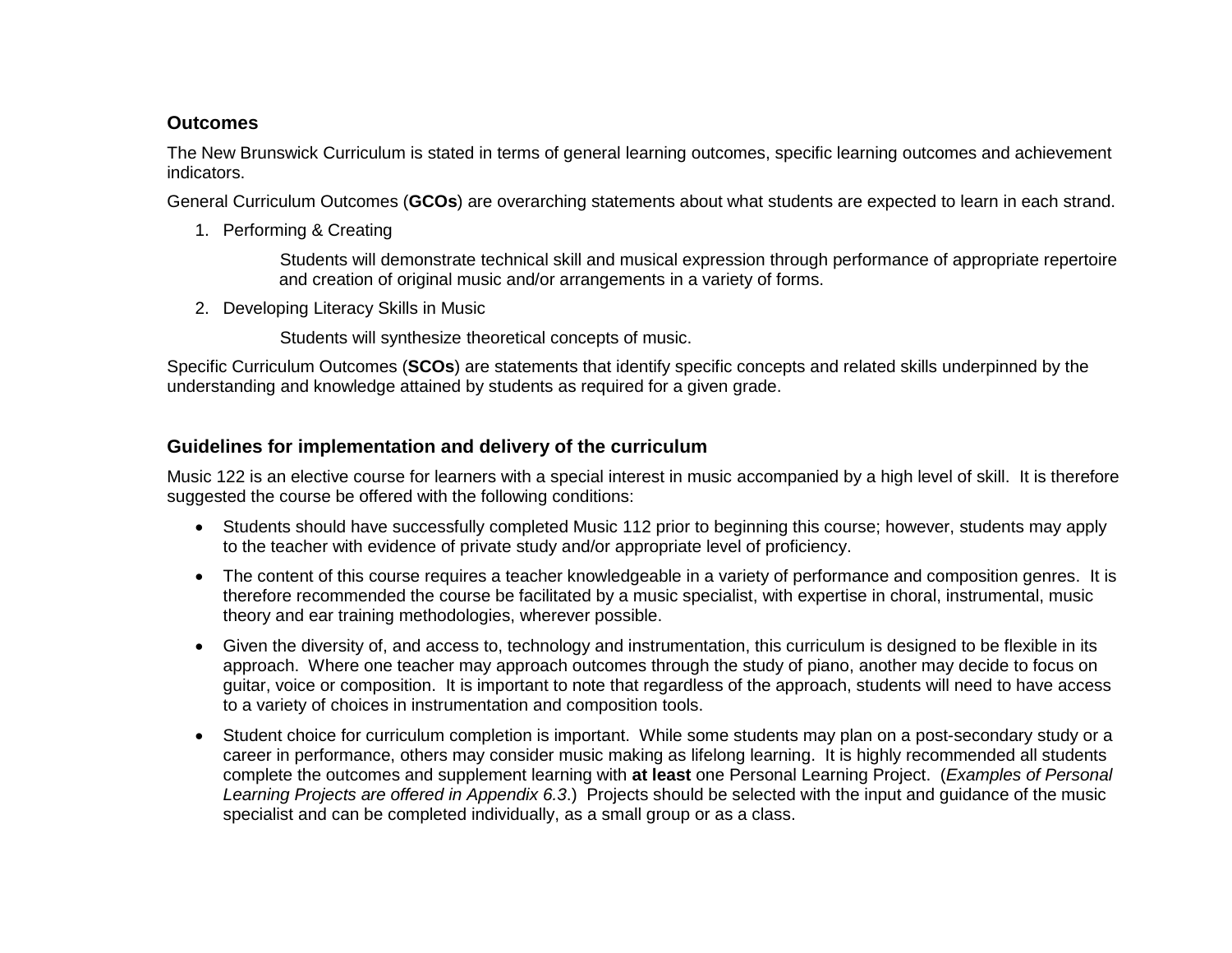# **Learning Outcomes Summary Chart**

# **Performing & Creating**

| Students will demonstrate technical skill and musical expression through performance of<br>GCO <sub>1</sub><br>appropriate repertoire and will create original music and/or arrangements in a variety of forms. |                                                                                                                               |  |
|-----------------------------------------------------------------------------------------------------------------------------------------------------------------------------------------------------------------|-------------------------------------------------------------------------------------------------------------------------------|--|
| <b>SCO 1.1</b>                                                                                                                                                                                                  | Students will pursue regular and progressive practice habits.                                                                 |  |
| <b>SCO 1.2</b>                                                                                                                                                                                                  | Students will apply technical skills through performance.                                                                     |  |
| <b>SCO 1.3</b>                                                                                                                                                                                                  | Students will compose music which represents a broad range of thoughts, images and feelings.                                  |  |
| <b>SCO 1.4</b>                                                                                                                                                                                                  | Students will assemble portfolios of performance repertoire and composition according to individual proficiency and<br>goals. |  |

# **Developing Literacy Skills in Music**

| GCO <sub>2</sub> | Students will synthesize theoretical concepts of music.                                                                 |  |
|------------------|-------------------------------------------------------------------------------------------------------------------------|--|
| <b>SCO 2.1</b>   | Students will apply sight reading skills with fluency appropriate to proficiency level.                                 |  |
| <b>SCO 2.2</b>   | Students will demonstrate aural skills appropriate to proficiency to enhance analysis of melody, harmony and<br>rhythm. |  |
| <b>SCO 2.3</b>   | Students will interpret the elements of music as they appear in various forms of musical notation.                      |  |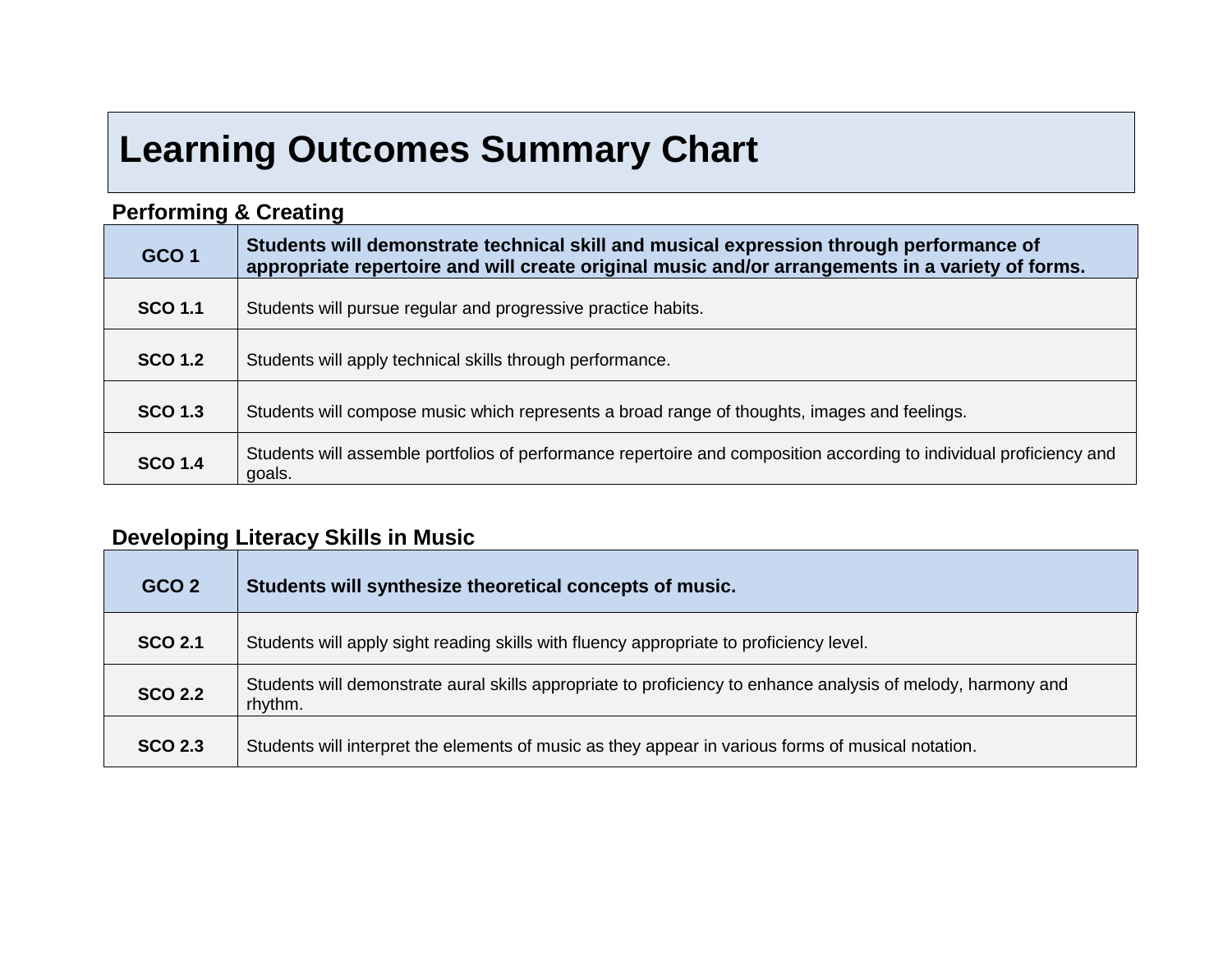# **4. Learning Outcomes**

# *Performing & Creating*

#### **GCO 1 Students will demonstrate technical skill and musical expression through performance of appropriate repertoire and will create original music and/or arrangements in a variety of forms.**

|                                                                                                                                                                                                                                                                                                 | <b>SCO 1.1</b>                     | Students will pursue regular and progressive practice habits. |                                                            |                                                                                                                                                                                                                                                                                                                                                                 |  |
|-------------------------------------------------------------------------------------------------------------------------------------------------------------------------------------------------------------------------------------------------------------------------------------------------|------------------------------------|---------------------------------------------------------------|------------------------------------------------------------|-----------------------------------------------------------------------------------------------------------------------------------------------------------------------------------------------------------------------------------------------------------------------------------------------------------------------------------------------------------------|--|
|                                                                                                                                                                                                                                                                                                 | <b>Concepts and Content</b>        |                                                               |                                                            | <b>Achievement Indicators</b>                                                                                                                                                                                                                                                                                                                                   |  |
| Develop and maintain a practice plan:<br>appropriate to the voice/instrument and level of<br>proficiency<br>to set and meet short and long term goals for<br>development of repertoire and performance skills<br>Model healthy practice habits in and outside the classroom<br><b>Resources</b> |                                    |                                                               |                                                            | Maintain practice journal/record including time, skills<br>mastered, etc.<br>Reflect on the correlation between practice and progress<br>$\bullet$<br>Participate in extra-curricular ensembles and community<br>ensembles (where appropriate)<br>Participate in regular conferences with teacher to express<br>success and challenges encountered in rehearsal |  |
|                                                                                                                                                                                                                                                                                                 | <b>Rubrics/Templates:</b>          |                                                               | Websites:                                                  | Documents/Articles/Books:                                                                                                                                                                                                                                                                                                                                       |  |
|                                                                                                                                                                                                                                                                                                 | <b>Individual Practice Journal</b> |                                                               | <b>The Musician's Way</b><br><b>Online Practice Record</b> | 10 Easy Ways to Optimize your Music<br><b>Practice</b><br><b>Great Performances Start Within</b><br>Video:                                                                                                                                                                                                                                                      |  |
|                                                                                                                                                                                                                                                                                                 |                                    |                                                               |                                                            | YouTube: Breathing Gym series (P. Sheridan<br>and S. Pilafian)                                                                                                                                                                                                                                                                                                  |  |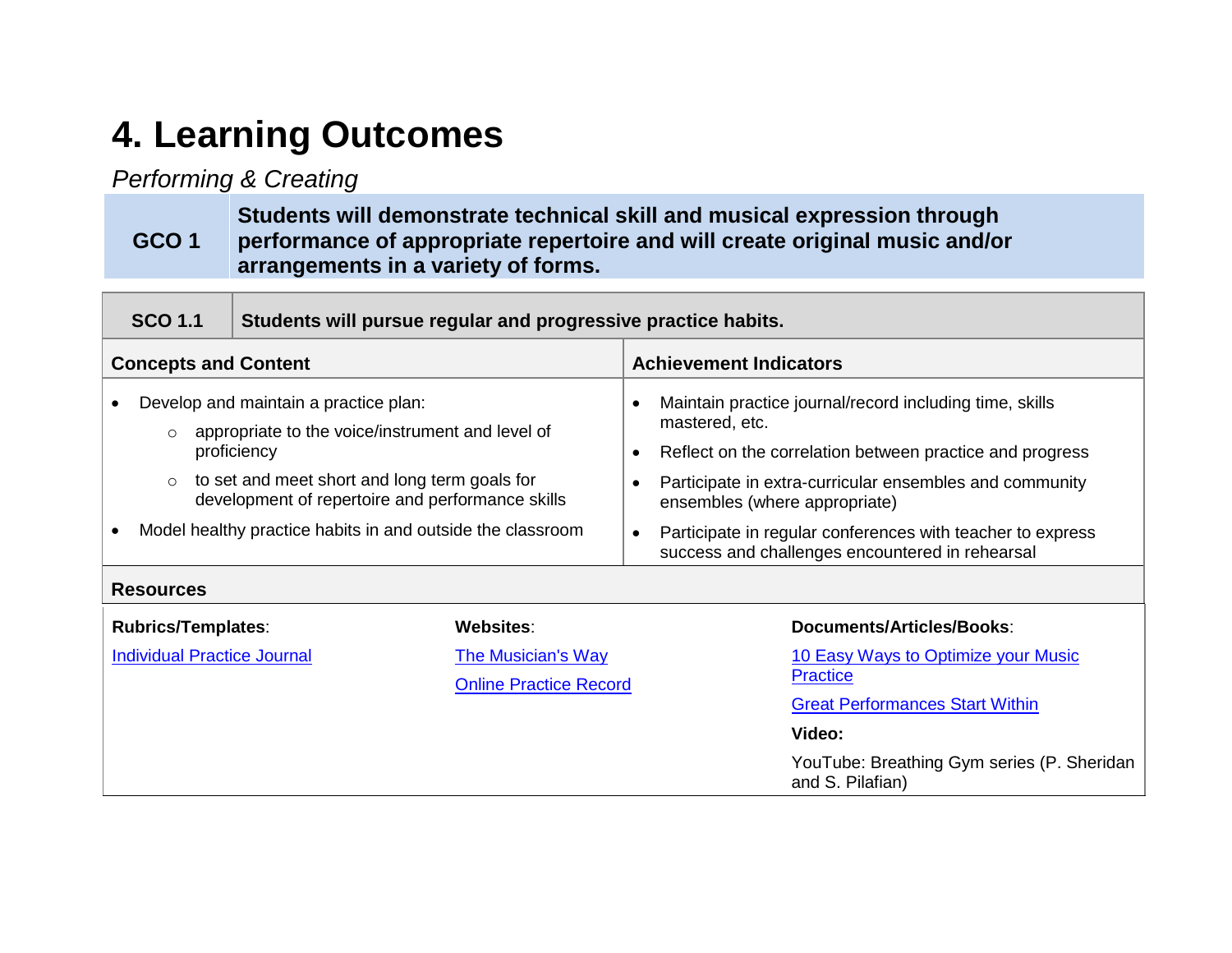| <b>SCO 1.2</b>                                 |                                                                                                                                                                                                                                                                                                           | Students will apply technical skills through performance. |                                                                                                                                                                             |  |  |
|------------------------------------------------|-----------------------------------------------------------------------------------------------------------------------------------------------------------------------------------------------------------------------------------------------------------------------------------------------------------|-----------------------------------------------------------|-----------------------------------------------------------------------------------------------------------------------------------------------------------------------------|--|--|
| <b>Concepts and Content</b>                    |                                                                                                                                                                                                                                                                                                           |                                                           | <b>Achievement Indicators</b>                                                                                                                                               |  |  |
| music programs)<br>$\cap$<br>$\cap$<br>$\circ$ | Play/sing scales/arpeggios In a variety of keys appropriate<br>to the instrument and to future goals (ex Post secondary<br>Demonstrate fluency and accuracy in technique<br>Develop expressive skills appropriate to the<br>voice/instrument including:<br>Intonation<br>Articulations<br><b>Dynamics</b> |                                                           | Demonstrate proficiency through performance<br>Track progression over time<br>Integrate feedback from teacher and/or peers<br>Use audio/video recording for self-evaluation |  |  |
| <b>Resources</b>                               |                                                                                                                                                                                                                                                                                                           |                                                           |                                                                                                                                                                             |  |  |
| Websites:<br><b>Rubrics/Templates:</b>         |                                                                                                                                                                                                                                                                                                           |                                                           | <b>Documents/Articles/Books:</b>                                                                                                                                            |  |  |
| <b>All HS Major and Minor Scales</b>           |                                                                                                                                                                                                                                                                                                           | <b>Rubistar</b>                                           | <b>Selected Resource Materials</b>                                                                                                                                          |  |  |
| <b>Instrumental Music Performance Rubric</b>   |                                                                                                                                                                                                                                                                                                           |                                                           |                                                                                                                                                                             |  |  |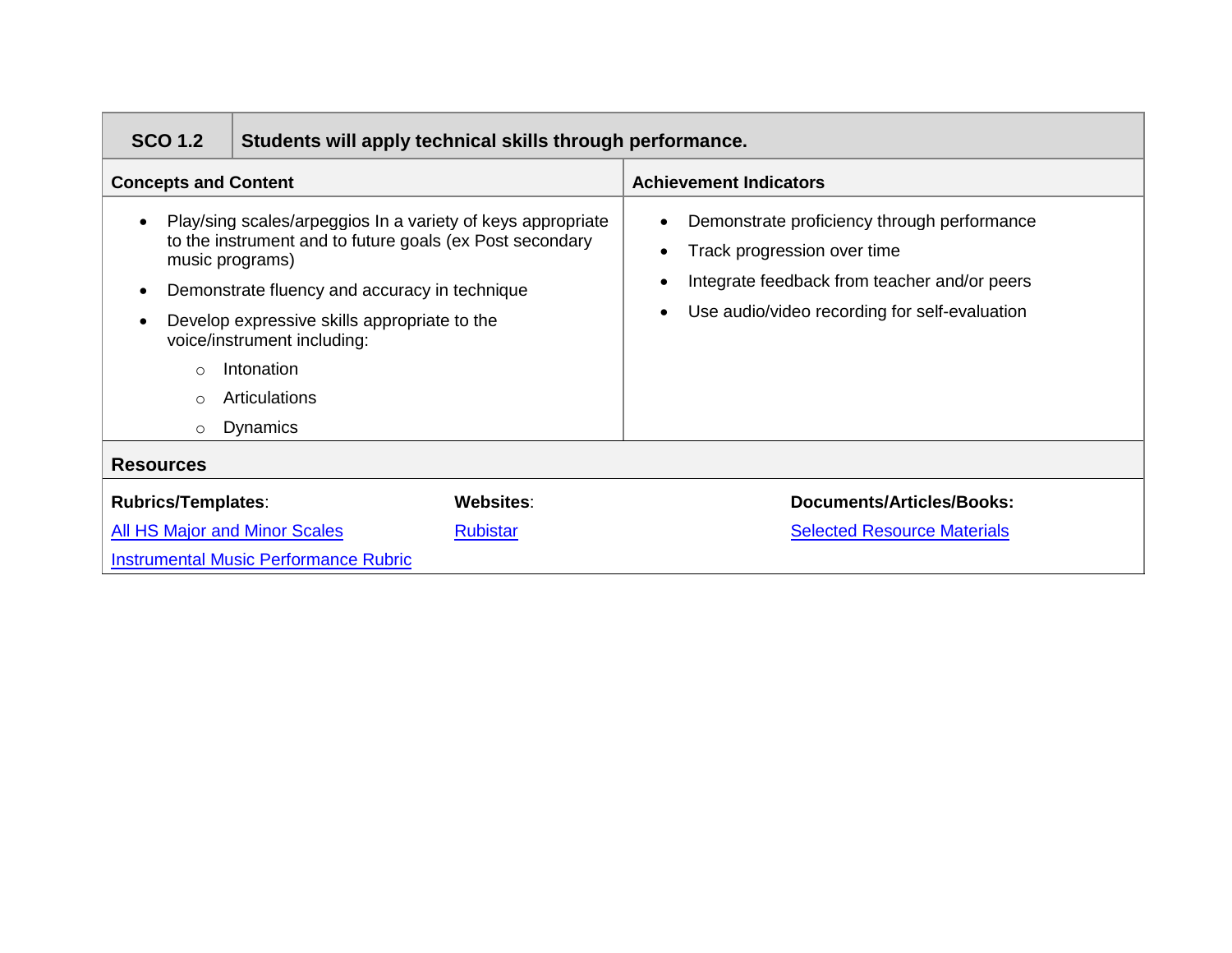|                                                                                                                                                                                                                                                                                                                                                                                                                                                                                | Students will compose music which aims to represent a broad range of thoughts, images, and<br><b>SCO 1.3</b><br>feelings. |                        |                                                                                                                                                                                                                                                                                                                                                                                                                                                                                                                                                                              |  |
|--------------------------------------------------------------------------------------------------------------------------------------------------------------------------------------------------------------------------------------------------------------------------------------------------------------------------------------------------------------------------------------------------------------------------------------------------------------------------------|---------------------------------------------------------------------------------------------------------------------------|------------------------|------------------------------------------------------------------------------------------------------------------------------------------------------------------------------------------------------------------------------------------------------------------------------------------------------------------------------------------------------------------------------------------------------------------------------------------------------------------------------------------------------------------------------------------------------------------------------|--|
|                                                                                                                                                                                                                                                                                                                                                                                                                                                                                | <b>Concepts and Content</b>                                                                                               |                        | <b>Achievement Indicators</b>                                                                                                                                                                                                                                                                                                                                                                                                                                                                                                                                                |  |
| Forms (or lack of form) ABA, 12 bar blues, theme and<br>variation, aleatoric, through-composed, atonal, etc.<br>The creative process and techniques for generating,<br>$\bullet$<br>organizing, revising and presenting music<br>Non-traditional notation and graphic scores<br>$\bullet$<br>Basic understanding of copyright issues when using others<br>$\bullet$<br>material in creating 'original' content?<br>Techniques for developing a defense with the work of others |                                                                                                                           |                        | Compose using a variety of traditional and modern forms<br>Compose with non-traditional notation<br>Create a melody and harmony to support a given lyric<br>Explain basic copyright matters as it pertains to music making<br>activities (use of looping techniques, mash-ups, etc.)<br>Perform at least one composition in a classroom and/or other<br>public venue<br>Reflect on/revise compositions in response to constructive<br>feedback from teachers and/or peers<br>Defend musical choices in composition by providing short<br>concert notes for intended audience |  |
|                                                                                                                                                                                                                                                                                                                                                                                                                                                                                | <b>Resources</b>                                                                                                          |                        |                                                                                                                                                                                                                                                                                                                                                                                                                                                                                                                                                                              |  |
|                                                                                                                                                                                                                                                                                                                                                                                                                                                                                | <b>Rubrics/Templates:</b>                                                                                                 | Websites:              | <b>Documents/Articles/Books:</b>                                                                                                                                                                                                                                                                                                                                                                                                                                                                                                                                             |  |
|                                                                                                                                                                                                                                                                                                                                                                                                                                                                                |                                                                                                                           | <b>Musical Futures</b> | Rensburg, A. J. (2014). Music composition<br>for teens: a graded first course; activities for<br>listening, composing and performing. San<br>Bernardino, CA: CreateSpace                                                                                                                                                                                                                                                                                                                                                                                                     |  |
|                                                                                                                                                                                                                                                                                                                                                                                                                                                                                |                                                                                                                           |                        | Howard, J., & Bennett, R. (1990). Learning to<br>compose. Cambridge: Cambridge University<br>Press.                                                                                                                                                                                                                                                                                                                                                                                                                                                                          |  |

T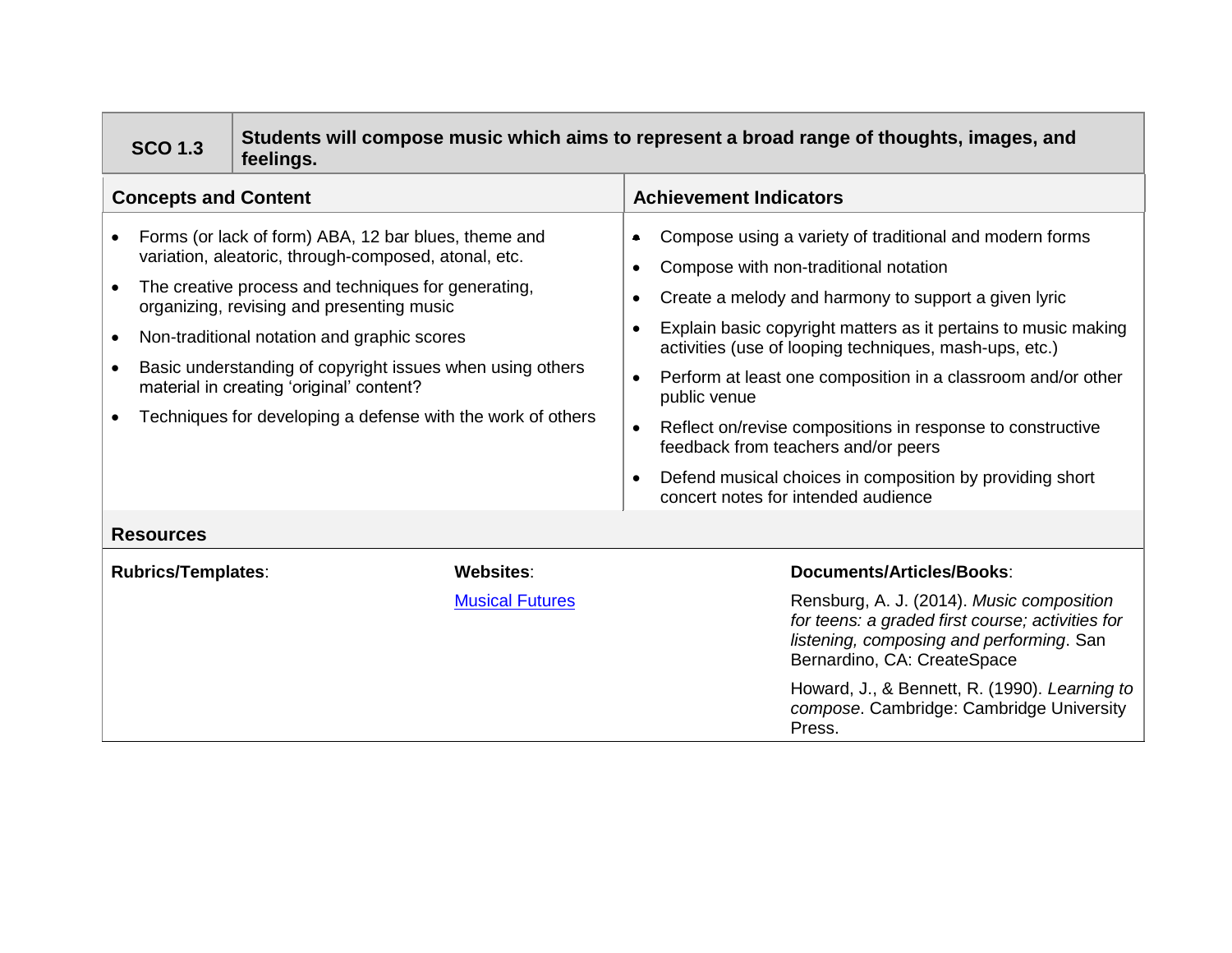|                                               | Students will assemble portfolios of performance repertoire and composition according to<br><b>SCO 1.4</b><br>individual proficiency and goals. |                                                                                                                                                                                                                                                                                                                                                                                                                                                                                      |                           |                                                                                                                                                                                                                                                                                                                                                                                                                                                                                                                                                                                                                                                                                                                                                                                                                                   |  |
|-----------------------------------------------|-------------------------------------------------------------------------------------------------------------------------------------------------|--------------------------------------------------------------------------------------------------------------------------------------------------------------------------------------------------------------------------------------------------------------------------------------------------------------------------------------------------------------------------------------------------------------------------------------------------------------------------------------|---------------------------|-----------------------------------------------------------------------------------------------------------------------------------------------------------------------------------------------------------------------------------------------------------------------------------------------------------------------------------------------------------------------------------------------------------------------------------------------------------------------------------------------------------------------------------------------------------------------------------------------------------------------------------------------------------------------------------------------------------------------------------------------------------------------------------------------------------------------------------|--|
|                                               | <b>Concepts and Content</b>                                                                                                                     |                                                                                                                                                                                                                                                                                                                                                                                                                                                                                      |                           | <b>Achievement Indicators</b>                                                                                                                                                                                                                                                                                                                                                                                                                                                                                                                                                                                                                                                                                                                                                                                                     |  |
|                                               | community<br>$\blacksquare$<br>including:<br>Print<br>Audio<br>MP <sub>3</sub><br>Others<br><b>Resources</b>                                    | Ongoing performance opportunities in class and/or within the<br>Developing a performance portfolio including items such as:<br>Video and/or audio recordings of performances<br>a solo performance of either 10 minutes<br>(approximately) or 2-3 pieces of increasing difficulty,<br>a collection of ensemble work,<br>Critiques/evaluations of performances (Peer, self<br>and/or teacher)<br>Other options as required<br>Production of a digital portfolio of compositional work |                           | Demonstrate leadership through selection, preparation, and<br>$\bullet$<br>presentation of repertoire<br>Make informed judgements while assessing current level of<br>$\bullet$<br>performance ability in consultation with teacher and (when<br>appropriate) peers<br>Demonstrate appropriate interpretation and consistent<br>$\bullet$<br>progression of technical skills over the duration of the course<br>Perform music from different genres with appropriate<br>$\bullet$<br>interpretation and expression<br>Use technology (notation platforms) to compose and share<br>$\bullet$<br>various forms, styles and instrumentation<br>Record, mix and produce work for self and peer assessment<br>$\bullet$<br>and/or public consumption<br>Work with editing and/or publishing software to produce a<br>portfolio of work |  |
| <b>Rubrics/Templates:</b><br><b>Websites:</b> |                                                                                                                                                 |                                                                                                                                                                                                                                                                                                                                                                                                                                                                                      | Documents/Articles/Books: |                                                                                                                                                                                                                                                                                                                                                                                                                                                                                                                                                                                                                                                                                                                                                                                                                                   |  |
|                                               |                                                                                                                                                 |                                                                                                                                                                                                                                                                                                                                                                                                                                                                                      | <b>Free Scores</b>        | <b>Selected Repertoire Resource</b>                                                                                                                                                                                                                                                                                                                                                                                                                                                                                                                                                                                                                                                                                                                                                                                               |  |
|                                               |                                                                                                                                                 |                                                                                                                                                                                                                                                                                                                                                                                                                                                                                      | 8 Notes                   | Watson, S. (2011). Using technology to                                                                                                                                                                                                                                                                                                                                                                                                                                                                                                                                                                                                                                                                                                                                                                                            |  |
|                                               |                                                                                                                                                 |                                                                                                                                                                                                                                                                                                                                                                                                                                                                                      | <b>Musopen</b>            | unlock musical creativity. New York: Oxford<br>University Press.                                                                                                                                                                                                                                                                                                                                                                                                                                                                                                                                                                                                                                                                                                                                                                  |  |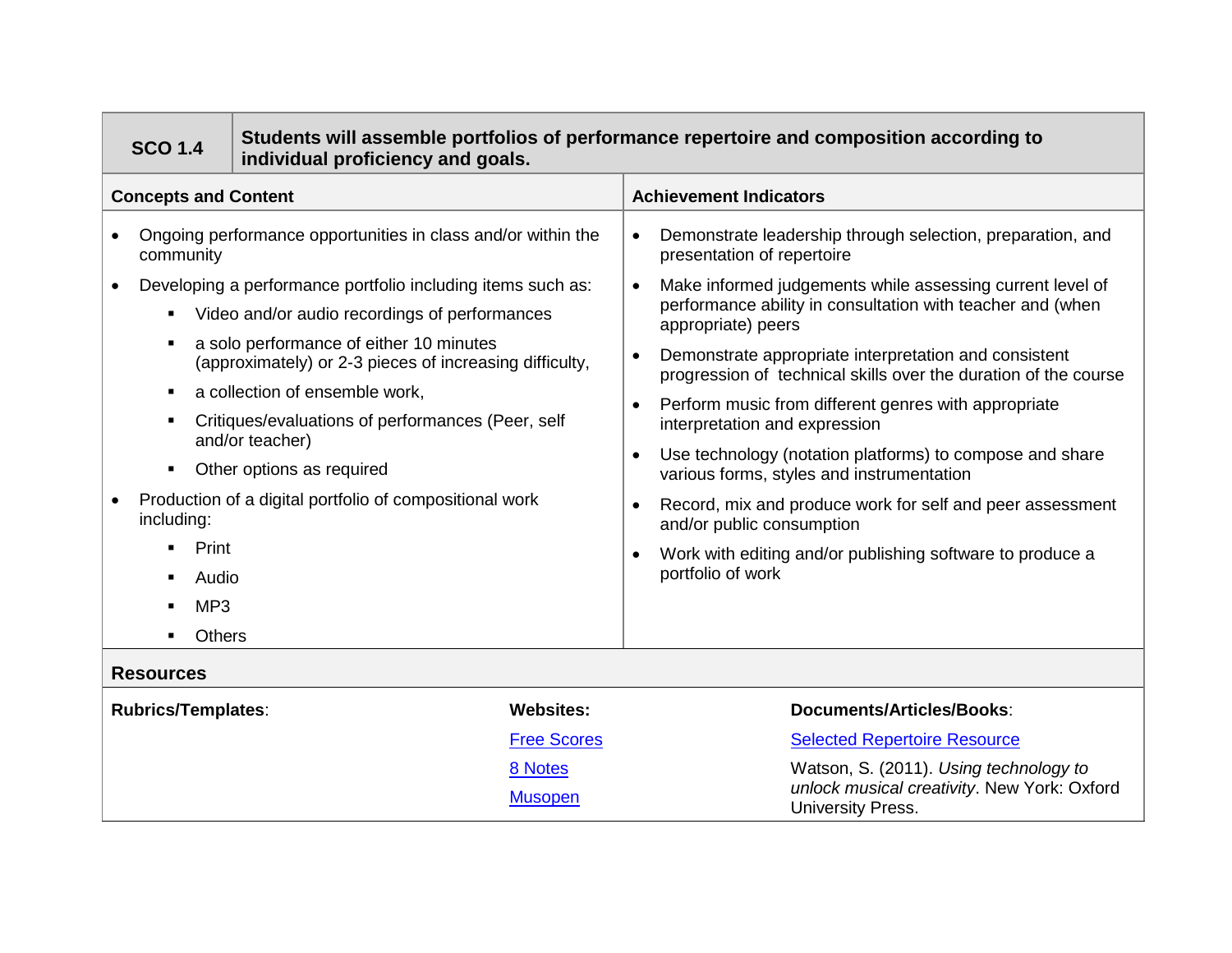| <b>International Music Score Public</b><br>Library<br>UltimateGuitar.com<br>SoundTrap.com<br>NoteFlight.com<br>MuseScore.org | Freedman, B. (2014). Teaching music<br>through composition: a curriculum using<br>technology. Cary: Oxford University Press,<br>USA.<br>Rudolph, T., & Frankel, J. (2009). YouTube<br>in music education. New York: Hal Leonard<br>Books. |
|------------------------------------------------------------------------------------------------------------------------------|-------------------------------------------------------------------------------------------------------------------------------------------------------------------------------------------------------------------------------------------|
| Software:                                                                                                                    |                                                                                                                                                                                                                                           |
| <b>Sibelius</b>                                                                                                              |                                                                                                                                                                                                                                           |
| Finale                                                                                                                       |                                                                                                                                                                                                                                           |
| Audacity                                                                                                                     |                                                                                                                                                                                                                                           |
| GarageBand                                                                                                                   |                                                                                                                                                                                                                                           |
| FruityLoopsStudio                                                                                                            |                                                                                                                                                                                                                                           |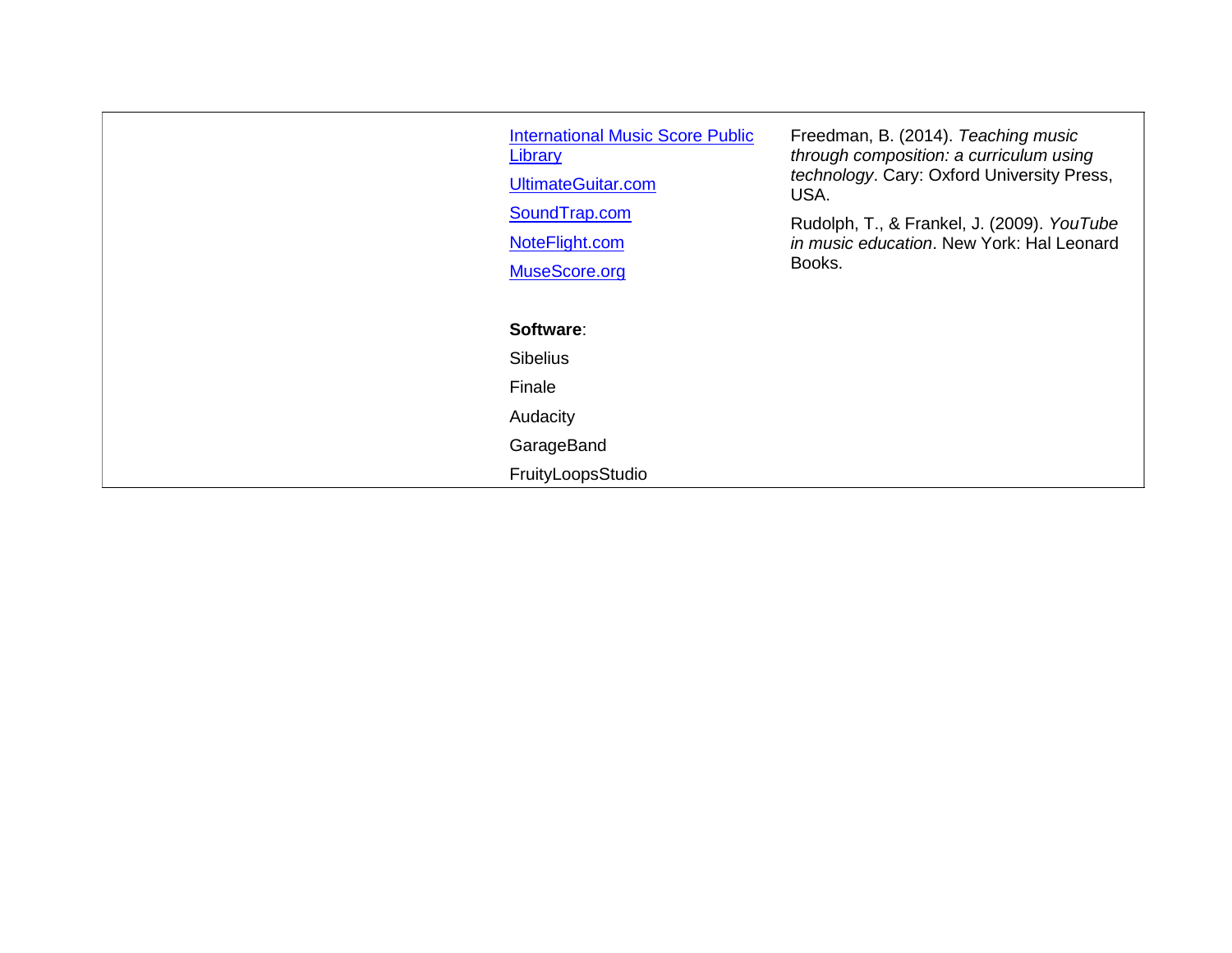# *Developing Literacy Skills in Music*

# **GCO 2 Students will synthesize theoretical concepts of music.**

| <b>SCO 2.1</b>                                    | music literacy.                                                                                                         | Students will apply sight reading skills with appropriate fluency for proficiency level to enhance                                                                                                 |
|---------------------------------------------------|-------------------------------------------------------------------------------------------------------------------------|----------------------------------------------------------------------------------------------------------------------------------------------------------------------------------------------------|
| <b>Concepts and Content</b>                       |                                                                                                                         | <b>Achievement Indicators</b>                                                                                                                                                                      |
| development<br>piece of music<br><b>Resources</b> | Sight read pieces with a level of fluency appropriate to<br>Apply previous knowledge to successfully navigate through a | Successfully navigate using SMARTS:<br>Sharps/flats (key signatures)<br>$\circ$<br>Melody/pitch<br>$\circ$<br>Articulation<br>$\circ$<br>Rhythm<br>$\circ$<br>Tempo<br>$\circ$<br>Signs<br>$\circ$ |
| <b>Rubrics/Templates:</b>                         | <b>Websites:</b>                                                                                                        | Documents/Articles/Books:                                                                                                                                                                          |
|                                                   | <b>Sight Reading Checklist</b>                                                                                          | <b>Selected Resource Materials</b>                                                                                                                                                                 |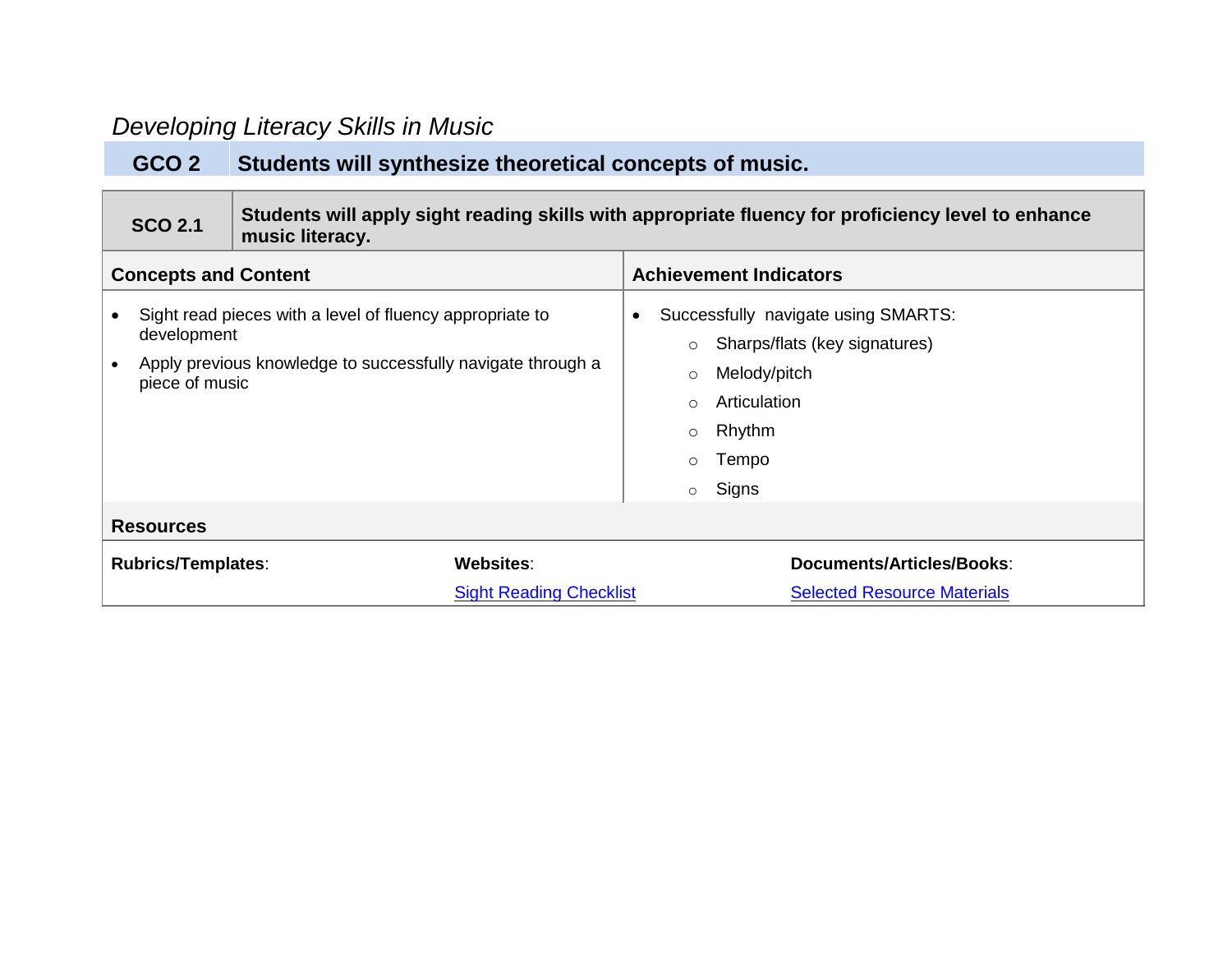| <b>SCO 2.2</b>                                                                                                                                                                                                                                                                                                                | Students will apply aural skills to enhance analysis of melody, harmony and rhythm. |                      |                                                                                                                                                                                                                                                                                  |  |
|-------------------------------------------------------------------------------------------------------------------------------------------------------------------------------------------------------------------------------------------------------------------------------------------------------------------------------|-------------------------------------------------------------------------------------|----------------------|----------------------------------------------------------------------------------------------------------------------------------------------------------------------------------------------------------------------------------------------------------------------------------|--|
| <b>Concepts and Content</b>                                                                                                                                                                                                                                                                                                   |                                                                                     |                      | <b>Achievement Indicators</b>                                                                                                                                                                                                                                                    |  |
| Ascending intervals<br>$\bullet$<br>Perfect<br>$\circ$<br>Major/Minor<br>$\circ$<br>Tritone<br>$\circ$<br>Chords<br>$\circ$<br>Major/Minor<br>$\circ$<br>Augmented/Diminished<br>$\circ$<br>Dominant 7th<br>$\circ$<br>Melodic & rhythmic dictation of varying meters, keys, and/or<br>modes up to 8 bars<br><b>Resources</b> |                                                                                     |                      | Demonstrate progress with melodic and rhythmic dictations<br>through ongoing, frequent and documented assessments<br>Apply acquired skills to practice and/or performance<br>$\bullet$<br>Differentiate intervals, chords, etc. in a context of live or<br>recorded performances |  |
| <b>Rubrics/Templates:</b>                                                                                                                                                                                                                                                                                                     |                                                                                     | Apps:                | <b>Documents/Articles/Books:</b>                                                                                                                                                                                                                                                 |  |
| <b>Ear Training Tracker - Intervals</b>                                                                                                                                                                                                                                                                                       |                                                                                     | Tenuto               | <b>Selected Resource Materials</b>                                                                                                                                                                                                                                               |  |
| <b>Ear Training Tracker - Chords</b>                                                                                                                                                                                                                                                                                          |                                                                                     | KaraJan Pro          |                                                                                                                                                                                                                                                                                  |  |
|                                                                                                                                                                                                                                                                                                                               |                                                                                     | <b>Websites:</b>     | Programs:                                                                                                                                                                                                                                                                        |  |
|                                                                                                                                                                                                                                                                                                                               |                                                                                     | <b>8notes.com</b>    | Auralia (download free demo)                                                                                                                                                                                                                                                     |  |
|                                                                                                                                                                                                                                                                                                                               |                                                                                     | Teoria.com           |                                                                                                                                                                                                                                                                                  |  |
|                                                                                                                                                                                                                                                                                                                               |                                                                                     | MusicTheory.net      |                                                                                                                                                                                                                                                                                  |  |
|                                                                                                                                                                                                                                                                                                                               |                                                                                     | Learnmusictheory.net |                                                                                                                                                                                                                                                                                  |  |
|                                                                                                                                                                                                                                                                                                                               |                                                                                     | Tonesavvy.com        |                                                                                                                                                                                                                                                                                  |  |
|                                                                                                                                                                                                                                                                                                                               |                                                                                     |                      |                                                                                                                                                                                                                                                                                  |  |

 $\overline{1}$ 

and the control of the con-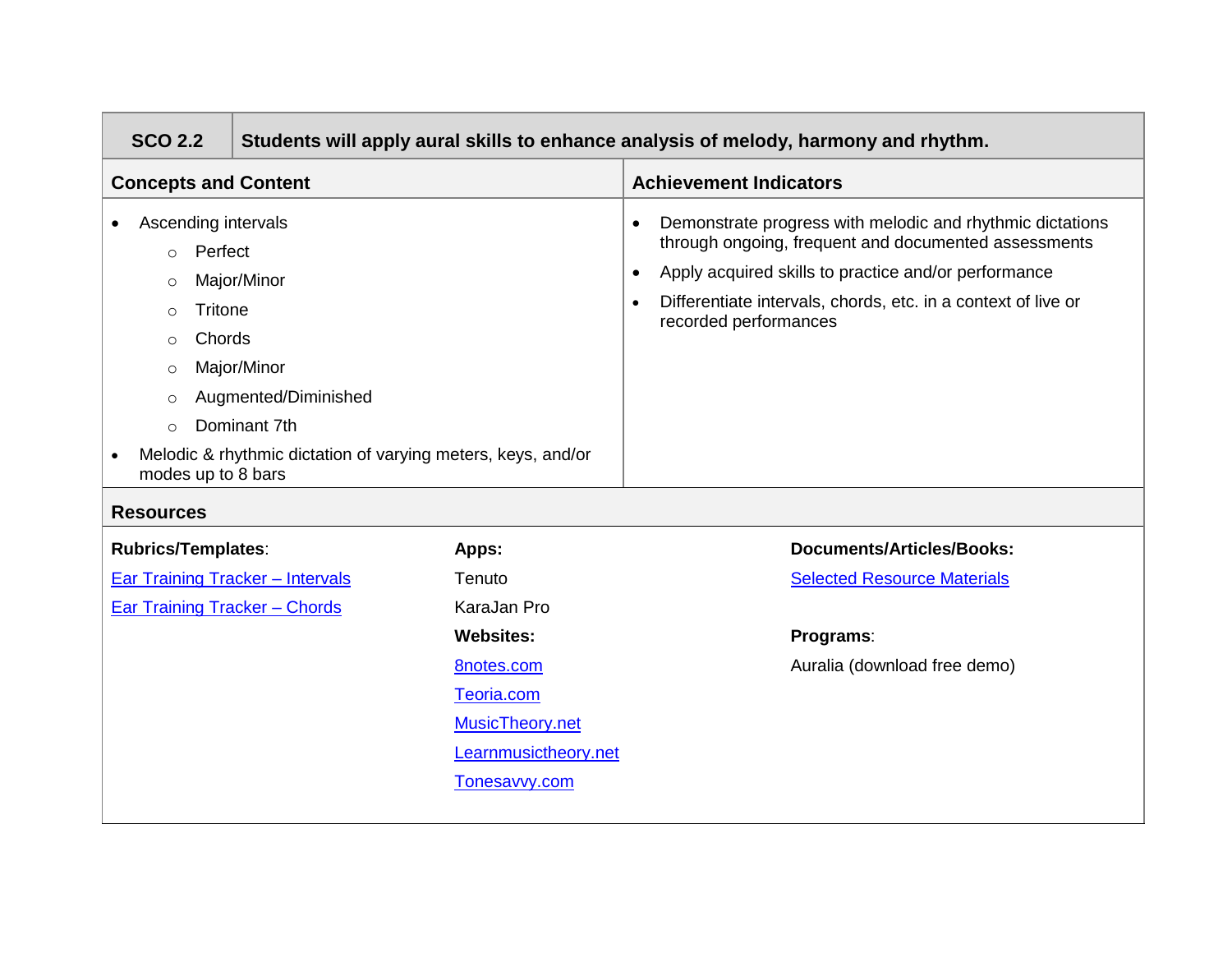| <b>SCO 2.3</b>                                                                                                                                                                                                                                                                                                                                                        | Interpret the elements of music as they appear in various forms of musical notation. |                            |                                                                                                                                                                                                                                                 |  |
|-----------------------------------------------------------------------------------------------------------------------------------------------------------------------------------------------------------------------------------------------------------------------------------------------------------------------------------------------------------------------|--------------------------------------------------------------------------------------|----------------------------|-------------------------------------------------------------------------------------------------------------------------------------------------------------------------------------------------------------------------------------------------|--|
| <b>Concepts and Content</b>                                                                                                                                                                                                                                                                                                                                           |                                                                                      |                            | <b>Achievement Indicators</b>                                                                                                                                                                                                                   |  |
| Elements in music, including: Pitch, Rhythm, Harmony, Form,<br>Expression, Texture, Timbre, Dynamic, Tempo, etc.<br>Examination of chord progressions, such as Bach Chorales<br>and Jazz standards, for the purpose of experimenting with<br>voice leading in composition.<br>Transpositions from varied keys and for a variety of<br>instruments<br><b>Resources</b> |                                                                                      |                            | Use proper terminology to describe elements in music<br>$\bullet$<br>Explain the relationship between concert pitch and transposing<br>$\bullet$<br>instruments<br>Execute transpositions for a variety of transposing instruments<br>$\bullet$ |  |
| <b>Rubrics/Templates:</b>                                                                                                                                                                                                                                                                                                                                             |                                                                                      | Apps:                      | Documents/Articles/Books:                                                                                                                                                                                                                       |  |
|                                                                                                                                                                                                                                                                                                                                                                       |                                                                                      | <b>Theory Lessons</b>      | <b>Selected Resource Materials</b>                                                                                                                                                                                                              |  |
|                                                                                                                                                                                                                                                                                                                                                                       |                                                                                      | Music Theory for Beginners |                                                                                                                                                                                                                                                 |  |
|                                                                                                                                                                                                                                                                                                                                                                       |                                                                                      |                            |                                                                                                                                                                                                                                                 |  |
| <b>Websites:</b>                                                                                                                                                                                                                                                                                                                                                      |                                                                                      |                            |                                                                                                                                                                                                                                                 |  |
| <b>Fun Music Company</b>                                                                                                                                                                                                                                                                                                                                              |                                                                                      |                            |                                                                                                                                                                                                                                                 |  |

┓

 $\overline{a}$ 

the control of the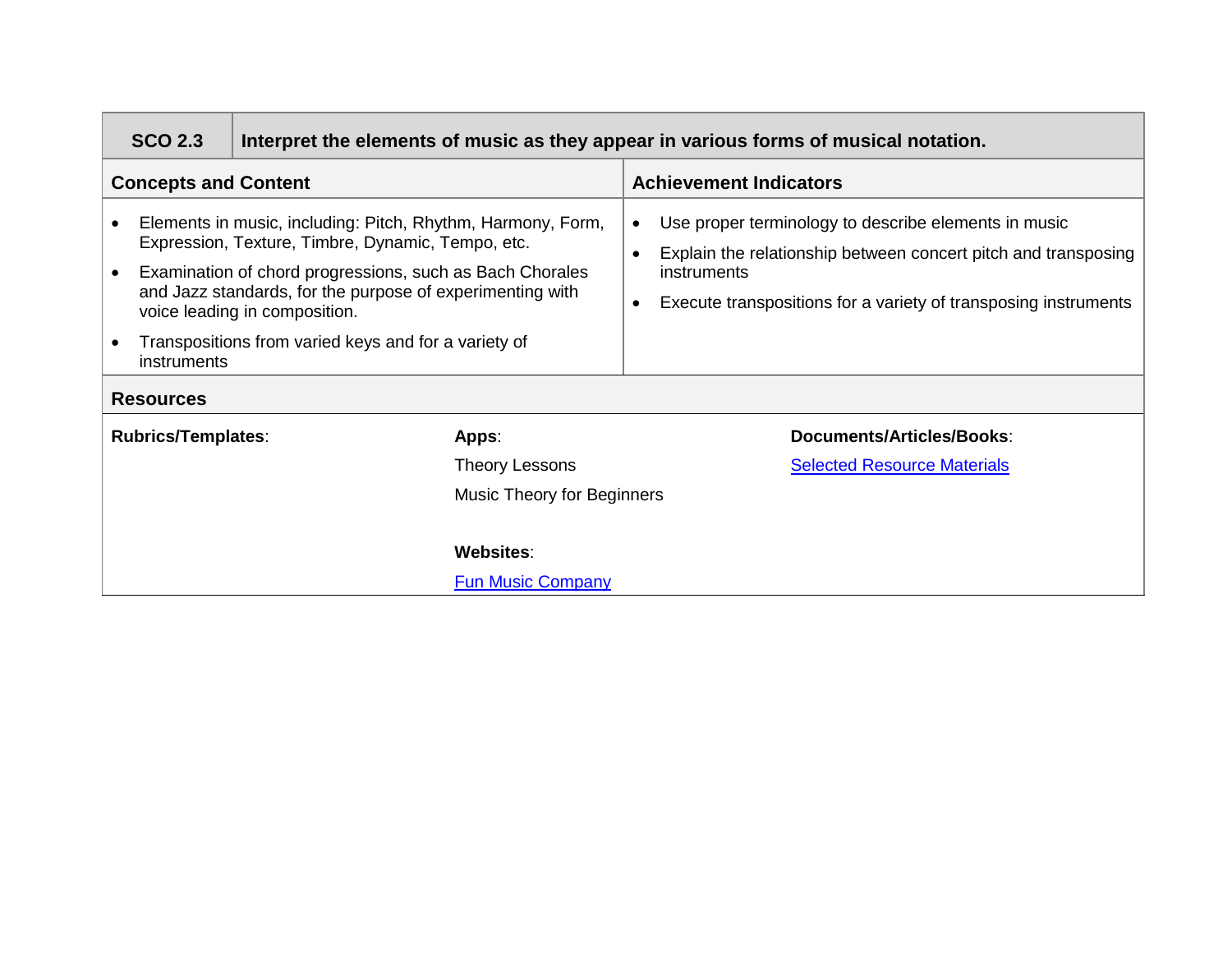# **5. Bibliography**

# **5.1 Common Content**

CAST<http://www.cast.org/>

Nelson, L.L. (2014). *Design and Deliver: Planning and Teaching Using Universal Design for Learning*. 1st Edition, Paul H. Brooks Publishing Co.

# **5.2 Subject Specific**

**Websites:**

Retrieved from<https://www.kevincottam.com/great-performances-start-within/>

Retrieved from: [https://www.npr.org/sections/deceptivecadence/2013/09/03/216906386/10-easy-ways-to-optimize-your](https://www.npr.org/sections/deceptivecadence/2013/09/03/216906386/10-easy-ways-to-optimize-your-music-practice)[music-practice](https://www.npr.org/sections/deceptivecadence/2013/09/03/216906386/10-easy-ways-to-optimize-your-music-practice)

Retrieved from:<http://beginning.band/scale-sheetsfingering-charts/>

### **Magazines:**

Canadian Musician Magazine

### **Books:**

Downie, G., & Lemire, J. (2016). *Secret path*. Toronto: Simon & Schuster Canada.

Freedman, B. (2014). *Teaching music through composition: a curriculum using technology*. Cary: Oxford University Press, USA.

Howard, J., & Bennett, R. (1990). *Learning to compose*. Cambridge: Cambridge University Press.

Rudolph, T., & Frankel, J. (2009). *YouTube in music education*. New York: Hal Leonard Books.

Melhuish, M. (2013). *Oh what a feeling: a vital history of Canadian music: the next generation*. Kingston, Ont.: Fox Music Books.

Mersereau, B. (2015). *History of Canadian rock-n-roll*. Backbeat Books.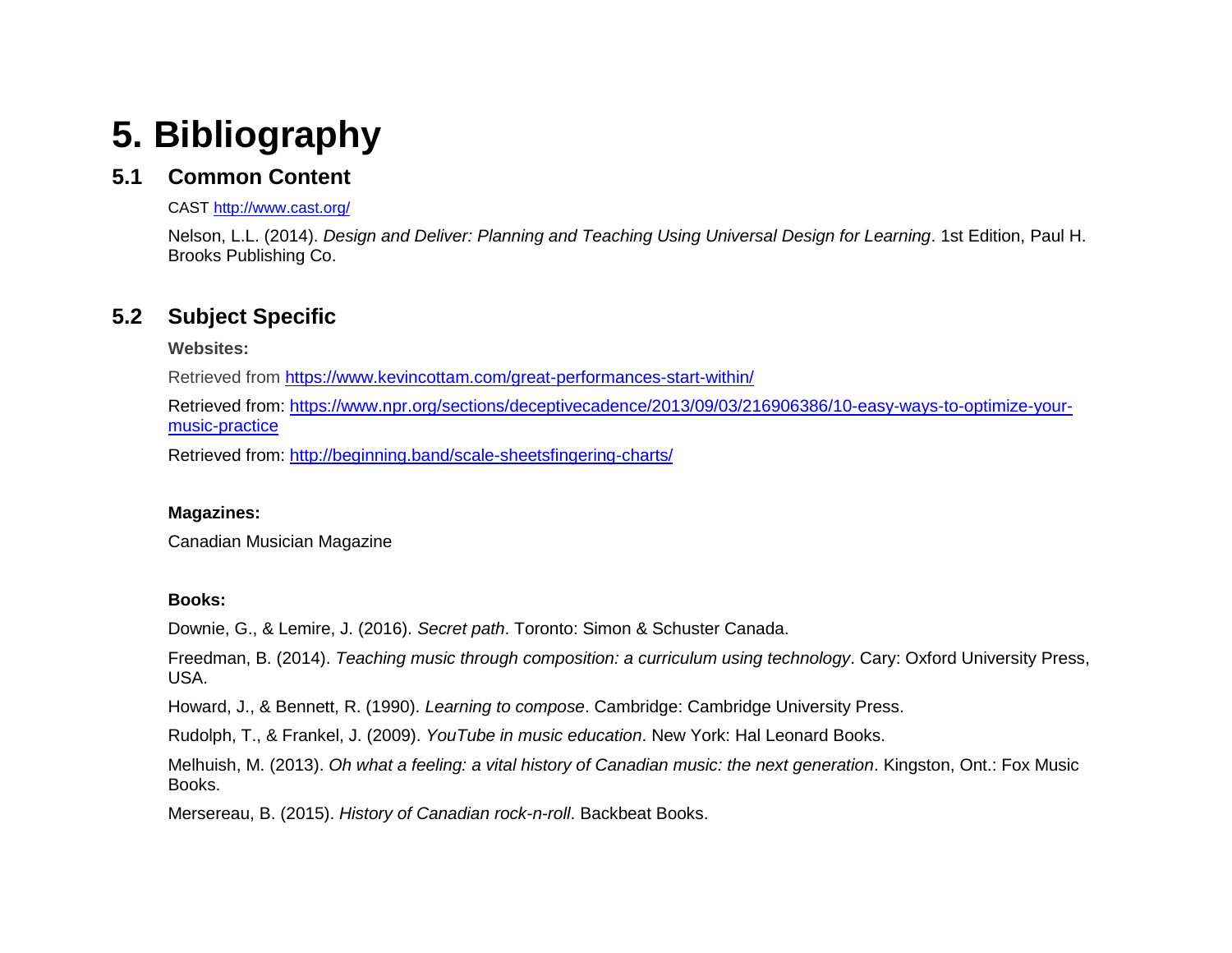Telfer, N. (1992). *Successful sight singing: a creative, step by step approach*. San Diego, CA: N.A. Kjos Music.

Telfer, N. (1995). *Successful warmups.* San Diego, CA: N.A. Kjos Music Co.

Rensburg, A. J. (2014). *Music composition for teens: a graded first course; activities for listening, composing and performing*. San Bernardino, CA: CreateSpace.

Sarnecki, M. (2010). *The complete elementary music rudiments: basic, intermediate, advanced*. Mississauga, Ontario: Frederick Harris Music Co.

Surmani, A., Surmani, K. F., & Manus, M. (1998). *Alfred's essentials of music theory, lessons, ear training, workbook*. Van Nuys, CA: Alfred Pub. Co.

Tower, M. G. (1999). *Choral connections.* New York: NY: Glencoe/McGraw Hill.

Ward, C., & Myers, M. (2016). *Is this live? Inside the wild early years of MuchMusic: the nations music station*. Toronto: Penguin Random House Canada.

Watson, S. (2011). *Using technology to unlock musical creativity*. New York: Oxford University Press.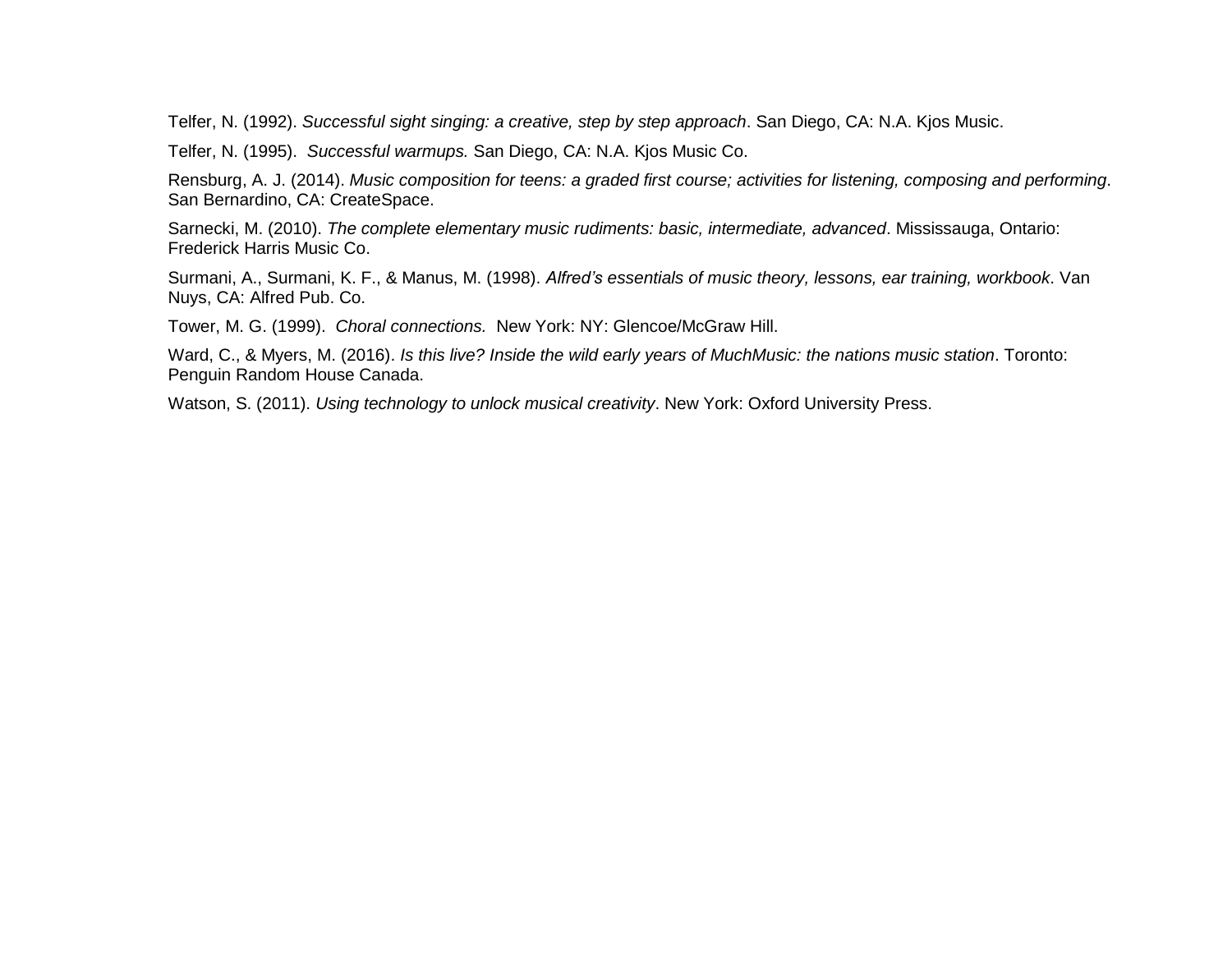# **6. Appendices**

# **6.1 New Brunswick Global Competencies**

| <b>Critical Thinking and</b>                                                                                                                                                                                                                                                                                                                                                                                                                                                                                                                                                                                                                                                                                                                                                                                                                                                                                                                                                                                            | <b>Innovation, Creativity, and</b>                                                                                                                                                                                                                                                                                                                                                                                                                                                                                                                                                                                                                                                                                                                                                                                                            | <b>Self-Awareness and Self-</b>                                                                                                                                                                                                                                                                                                                                                                                                                                                                                                                                                                                                                                                                                                                                                                                                                                                                                                                                                                       |
|-------------------------------------------------------------------------------------------------------------------------------------------------------------------------------------------------------------------------------------------------------------------------------------------------------------------------------------------------------------------------------------------------------------------------------------------------------------------------------------------------------------------------------------------------------------------------------------------------------------------------------------------------------------------------------------------------------------------------------------------------------------------------------------------------------------------------------------------------------------------------------------------------------------------------------------------------------------------------------------------------------------------------|-----------------------------------------------------------------------------------------------------------------------------------------------------------------------------------------------------------------------------------------------------------------------------------------------------------------------------------------------------------------------------------------------------------------------------------------------------------------------------------------------------------------------------------------------------------------------------------------------------------------------------------------------------------------------------------------------------------------------------------------------------------------------------------------------------------------------------------------------|-------------------------------------------------------------------------------------------------------------------------------------------------------------------------------------------------------------------------------------------------------------------------------------------------------------------------------------------------------------------------------------------------------------------------------------------------------------------------------------------------------------------------------------------------------------------------------------------------------------------------------------------------------------------------------------------------------------------------------------------------------------------------------------------------------------------------------------------------------------------------------------------------------------------------------------------------------------------------------------------------------|
| <b>Problem-Solving</b>                                                                                                                                                                                                                                                                                                                                                                                                                                                                                                                                                                                                                                                                                                                                                                                                                                                                                                                                                                                                  | <b>Entrepreneurship</b>                                                                                                                                                                                                                                                                                                                                                                                                                                                                                                                                                                                                                                                                                                                                                                                                                       | <b>Management</b>                                                                                                                                                                                                                                                                                                                                                                                                                                                                                                                                                                                                                                                                                                                                                                                                                                                                                                                                                                                     |
| • Engages in an inquiry process to solve<br>problems<br>• Acquires, processes, interprets, synthesizes,<br>and critically analyzes information to make<br>informed decisions (i.e., critical and digital<br>literacy)<br>• Selects strategies, resources, and tools to<br>support their learning, thinking, and problem-<br>solving<br>• Evaluates the effectiveness of their choices<br>• Sees patterns, makes connections, and<br>transfers their learning from one situation to<br>another, including real-world applications<br>• Analyzes the functions and interconnections<br>of social, ecological, and economic systems<br>• Constructs, relates and applies knowledge<br>to all domains of life, such as school, home,<br>work, friends, and community<br>• Solves meaningful, real-life, and complex<br>problems by taking concrete steps to<br>address issues and design and manage<br>projects<br>• Formulates and expresses questions to<br>further their understanding, thinking, and<br>problem-solving | • Displays curiosity, identifies opportunities for<br>improvement and learning, and believes in<br>their ability to improve<br>• Views errors as part of the improvement<br>process<br>• Formulates and expresses insightful<br>questions and opinions to generate novel<br>ideas<br>• Turns ideas into value for others by<br>enhancing ideas or products to provide new-<br>to-the-world or improved solutions to<br>complex social, ecological, and economic<br>problems or to meet a need in a community<br>• Takes risks in their thinking and creating<br>• Discovers through inquiry research,<br>hypothesizing, and experimenting with new<br>strategies or techniques<br>• Seeks and makes use of feedback to clarify<br>understanding, ideas, and products<br>• Enhances concepts, ideas, or products<br>through a creative process | • Has self-efficacy, sees themselves as<br>learners, and believes that they can make<br>life better for themselves and others<br>• Develops a positive identity, sense of self,<br>and purpose from their personal and cultural<br>qualities<br>• Develops and identifies personal,<br>educational, and career goals, opportunities,<br>and pathways<br>• Monitors their progress<br>• Perseveres to overcome challenges<br>• Adapts to change and is resilient in adverse<br>situations<br>• Aware of, manages, and expresses their<br>emotions, thoughts, and actions in order to<br>understand themselves and others<br>• Manages their holistic well-being (e.g.,<br>mental, physical, and spiritual)<br>• Accurately self-assesses their current level<br>of understanding or proficiency<br>• Advocates for support based on their<br>strengths, needs, and how they learn best<br>• Manages their time, environment, and<br>attention, including their focus,<br>concentration, and engagement |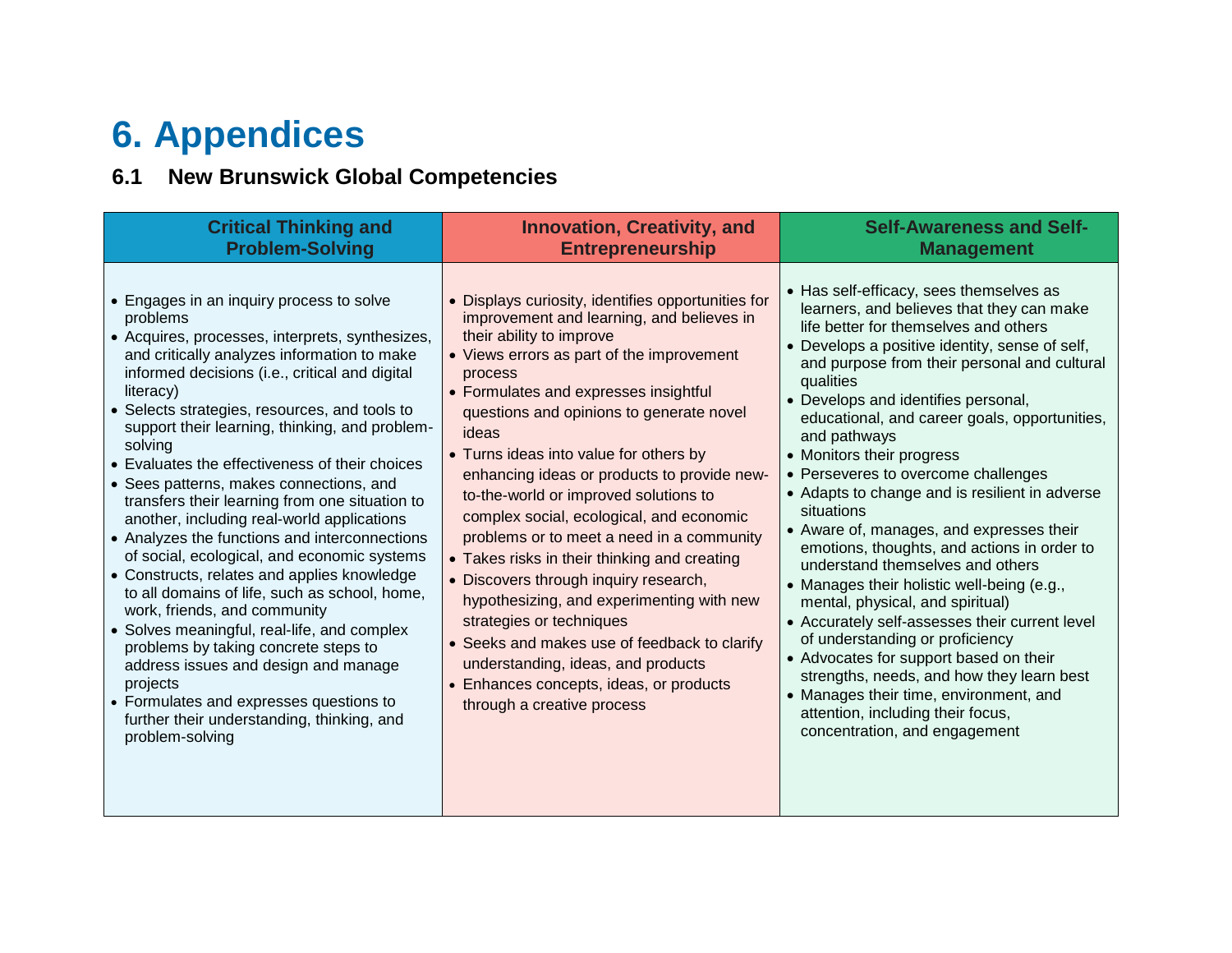| <b>Collaboration</b>                                                                                                                                                                                                                                                                                                                                                                                                                                                                                                                                                                                                                                                                                                                                                                                                                          | <b>Communication</b>                                                                                                                                                                                                                                                                                                                                                                                                                                                                                                                                                                                                                                                          | <b>Sustainability and Global</b><br><b>Citizenship</b>                                                                                                                                                                                                                                                                                                                                                                                                                                                                                                                                                                                                                                                                                                                                                                                                                                                                                                        |  |
|-----------------------------------------------------------------------------------------------------------------------------------------------------------------------------------------------------------------------------------------------------------------------------------------------------------------------------------------------------------------------------------------------------------------------------------------------------------------------------------------------------------------------------------------------------------------------------------------------------------------------------------------------------------------------------------------------------------------------------------------------------------------------------------------------------------------------------------------------|-------------------------------------------------------------------------------------------------------------------------------------------------------------------------------------------------------------------------------------------------------------------------------------------------------------------------------------------------------------------------------------------------------------------------------------------------------------------------------------------------------------------------------------------------------------------------------------------------------------------------------------------------------------------------------|---------------------------------------------------------------------------------------------------------------------------------------------------------------------------------------------------------------------------------------------------------------------------------------------------------------------------------------------------------------------------------------------------------------------------------------------------------------------------------------------------------------------------------------------------------------------------------------------------------------------------------------------------------------------------------------------------------------------------------------------------------------------------------------------------------------------------------------------------------------------------------------------------------------------------------------------------------------|--|
| • Participates in teams by establishing<br>positive and respectful relationships,<br>developing trust, and acting<br>interdependently and with integrity<br>• Learns from and contributes to the<br>learning of others by co-constructing<br>knowledge, meaning, and content<br>• Assumes various roles on the team and<br>respects a diversity of perspectives<br>• Addresses disagreements and manages<br>conflict in a sensitive and constructive<br>manner<br>• Networks with a variety of<br>communities/groups<br>• Appropriately uses an array of<br>technology to work with others<br>• Fosters social well-being, inclusivity, and<br>belonging for themselves and others by<br>creating and maintaining positive<br>relationships with diverse groups of<br>people<br>• Demonstrates empathy for others in a<br>variety of contexts | • Expresses themselves using the<br>appropriate communication tools for the<br>intended audience<br>• Creates a positive digital identity<br>• Communicates effectively in French<br>and/or English and/or Mi'kmag or<br>Wolastogey through a variety of media<br>and in a variety of contexts<br>• Gains knowledge about a variety of<br>languages beyond their first and<br>additional languages<br>• Recognizes the strong connection<br>between language and ways of knowing<br>the world<br>• Asks effective questions to create a<br>shared communication culture, attend to<br>understand all points of view, express<br>their own opinions, and advocate for<br>ideas | • Understands the interconnectedness of<br>social, ecological, and economic forces,<br>and how they affect individuals,<br>societies, and countries<br>• Recognizes discrimination and promotes<br>principles of equity, human rights, and<br>democratic participation<br>• Understands Indigenous worldviews,<br>traditions, values, customs, and<br>knowledge<br>• Learns from and with diverse people,<br>develop cross-cultural understanding<br>• Understands the forces that affect<br>individuals and societies<br>• Takes action and makes responsible<br>decisions that support social settings,<br>natural environments, and quality of life<br>for all, now and in the future<br>• Contributes to society and to the culture<br>of local, national, global, and virtual<br>communities in a responsible, inclusive,<br>accountable, sustainable, and ethical<br>manner<br>• Participates in networks in a safe and<br>socially responsible manner. |  |
| <b>Foundation of Literacy and Numeracy</b>                                                                                                                                                                                                                                                                                                                                                                                                                                                                                                                                                                                                                                                                                                                                                                                                    |                                                                                                                                                                                                                                                                                                                                                                                                                                                                                                                                                                                                                                                                               |                                                                                                                                                                                                                                                                                                                                                                                                                                                                                                                                                                                                                                                                                                                                                                                                                                                                                                                                                               |  |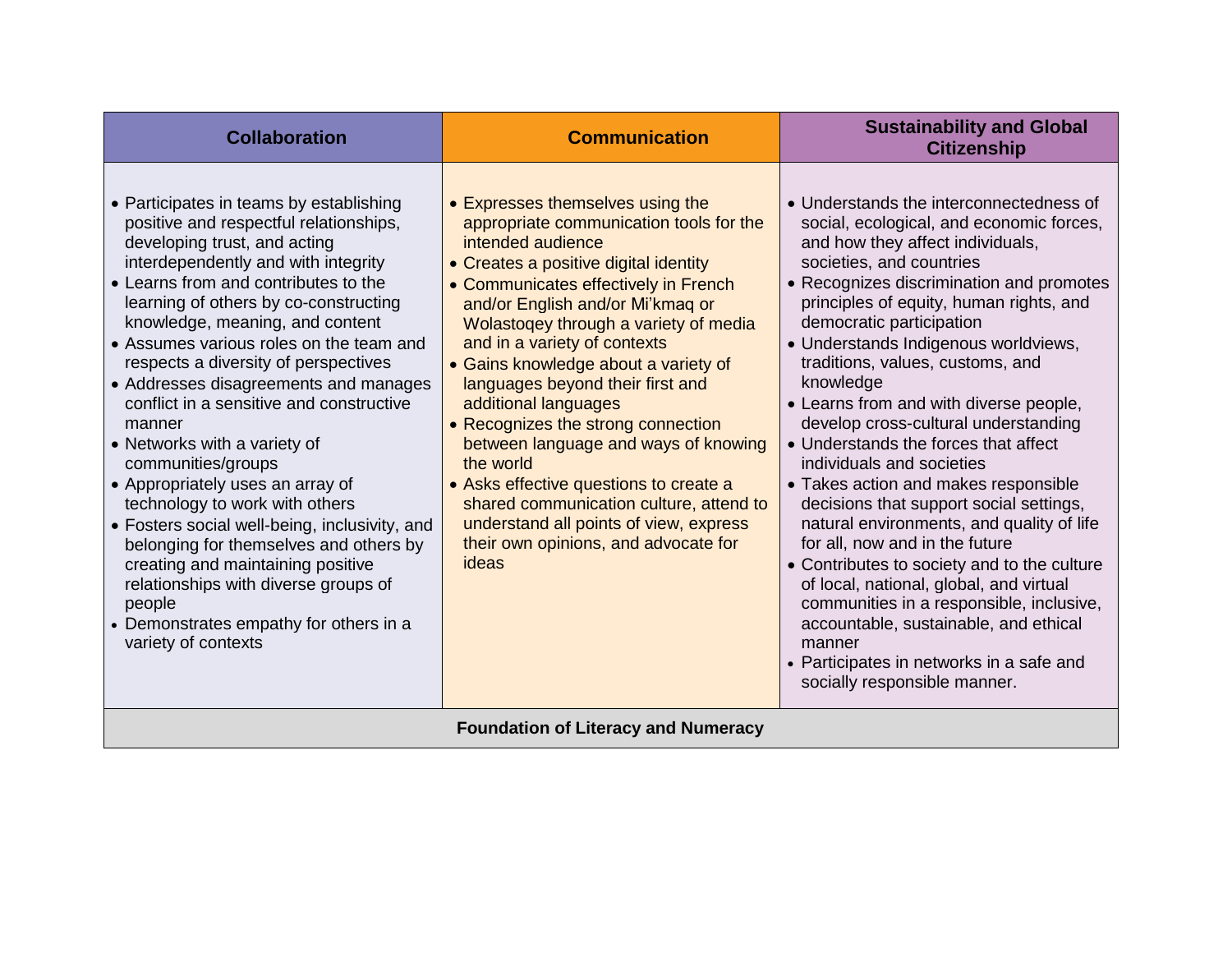# **6.2 Universal Design for Learning (UDL)**

UDL helps meet the challenge of diversity by suggesting flexible instructional materials, techniques, and strategies that empower educators to meet these varied needs. UDL research demonstrates that the challenge of diversity can and must be met by making curriculum flexible and responsive to learner differences. UDL provides guidelines to minimize barriers and maximize learning for all.

| Is there a form of assistive technology that could<br>be used to enhance/facilitate this lesson?                                        | <b>General Examples</b>             | Example in your subject area |
|-----------------------------------------------------------------------------------------------------------------------------------------|-------------------------------------|------------------------------|
| Are there materials which can appropriately<br>challenge readers to enhance this learning?                                              | Audiobooks, EBSCO, Worldbook Online |                              |
| Are there students in this group who cannot<br>access this learning (PLP background) and whose<br>needs I must revisit before teaching? | PLP information/considerations      |                              |
| Are there other choices that can be provided in<br>this learning opportunity?                                                           | Differentiation models (RAFTs)      |                              |
| Is there another/a variety of media available?<br>Only paper-based? Can it be listening? Can I add<br>a visual component?               |                                     |                              |
| Can <b>movement</b> be involved?                                                                                                        | Quantum techniques                  |                              |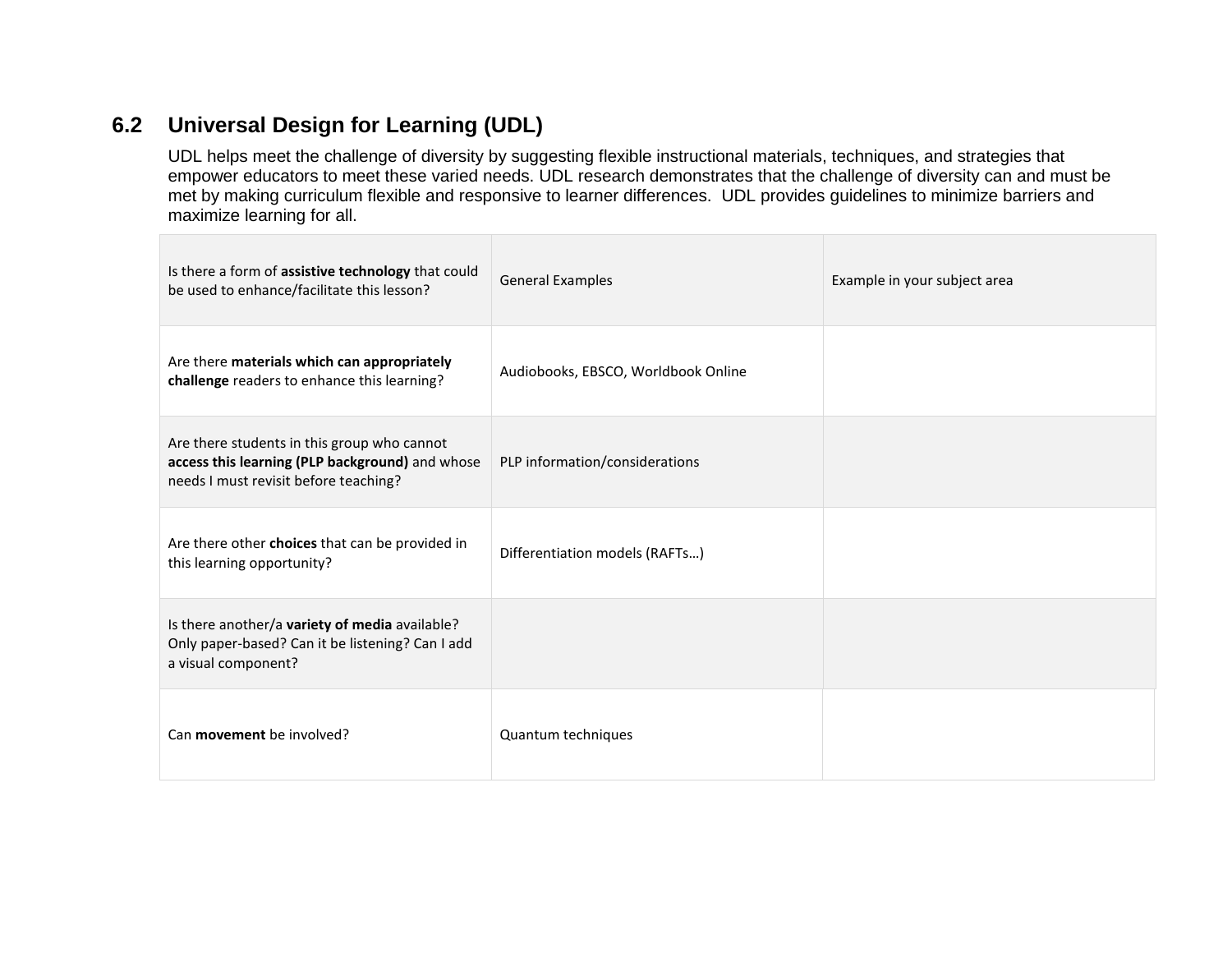| <b>Grouping and regrouping?</b>                                                                              | Cooperative learning; teams games and<br>tournaments                                                                              |  |
|--------------------------------------------------------------------------------------------------------------|-----------------------------------------------------------------------------------------------------------------------------------|--|
| Teacher versus non teacher centered?<br>Instructional design strategies -                                    | web based lesson project-based, student<br>research based                                                                         |  |
| Contracts?                                                                                                   |                                                                                                                                   |  |
| Opportunities for students to propose variations<br>to the assignments/projects?                             | Tic Tac Toe                                                                                                                       |  |
| Use of art /music / technology?                                                                              | Songs, Videos, URL, YouTube                                                                                                       |  |
| Can I use drama? Art                                                                                         | Use of improvisation; Skits; reader's theater; Can<br>we make something? Demonstrate<br>understanding visually? Paint a painting? |  |
| Is there a plan to support the student/s who<br>might already know this subject matter?<br><b>Enrichment</b> | <b>Triad Model</b>                                                                                                                |  |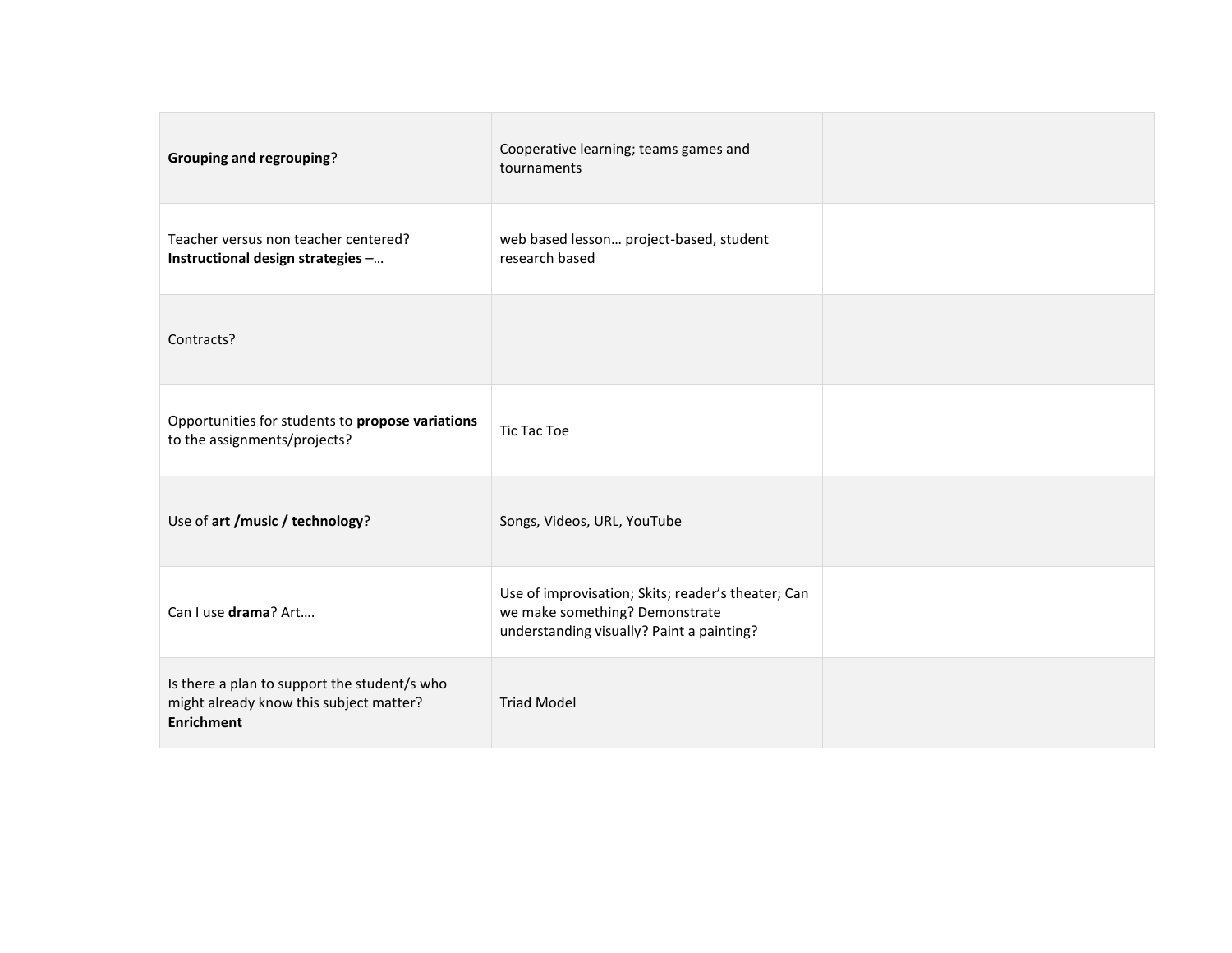| Does the language level need to be adjusted for<br>the student to access this learning?                                             | Link to adjust language level of text; CEFR<br>information SIOP techniques for EL learners;<br>use of alternate texts                                                                      |  |
|-------------------------------------------------------------------------------------------------------------------------------------|--------------------------------------------------------------------------------------------------------------------------------------------------------------------------------------------|--|
| Is there an independent or collaborative activity-<br>project that would be better meet the needs of<br>one or more students?       |                                                                                                                                                                                            |  |
| Are there any experts that I could bring into the<br>classroom electronically or as a guest speaker?                                | Speakers list, Skype contacts, media links,<br>television documentary, archived historical<br>documents                                                                                    |  |
| Have I linked the goal to as current event or a<br>cultural event in the student's lives? Can I make<br>the learning more relevant? | Can this be applied in real life? TED talk, news<br>item; societal trend, popular song?<br>Can we start the unit and adjust or create it<br>based on the students, interests or direction? |  |
| Is there a hands-on experience that we could do<br>to launch this lesson or this learning?                                          |                                                                                                                                                                                            |  |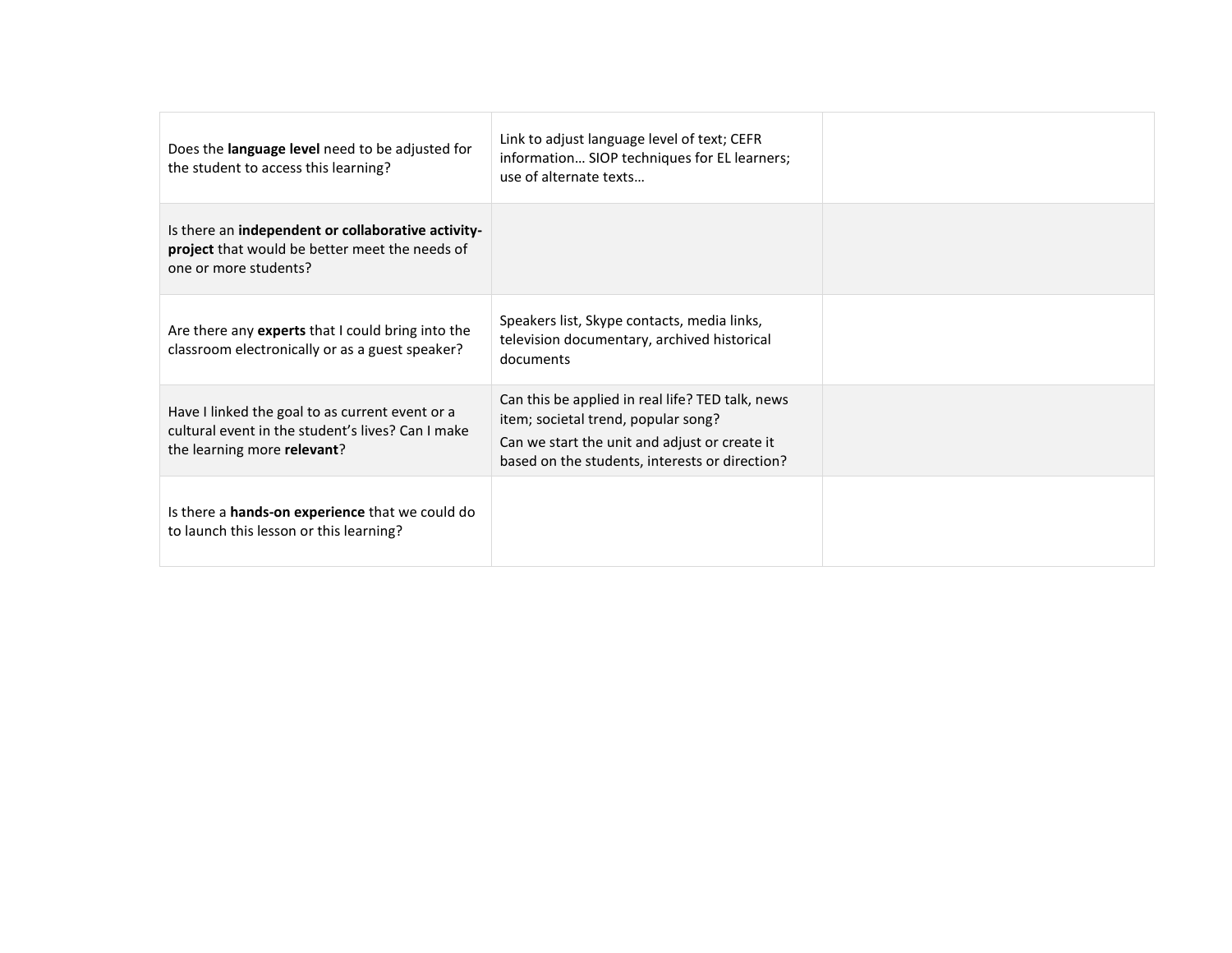# **6.3 Suggestions for Personalized Learning Projects**

These suggestions are included to help the classroom teacher meet the diverse needs of the students. These areas of interest are recommended, however, other options may be more applicable to students. Teachers are encouraged to be flexible in their planning.

# **Assess current opportunities in music careers and cultural institutions**

Possible areas of interest:

- Demonstrate an awareness of career opportunities in music and music education
- Investigate cultural and post-secondary institutions
- Describe various situations in which grant writing would be necessary
- Produce a grant application
- Participate in mock audition preparation including portfolio and interview preparation
- Discuss issues in and benefits of copyright
- Other self-directed learning proposals

### **Possible Resources**:

CBC.ca, ArtsNB, Arts Council, East Coast Music Awards, Nova Scotia Music Educators Association, SOCAN (Society of Composers, Authors and Music Publishers of Canada)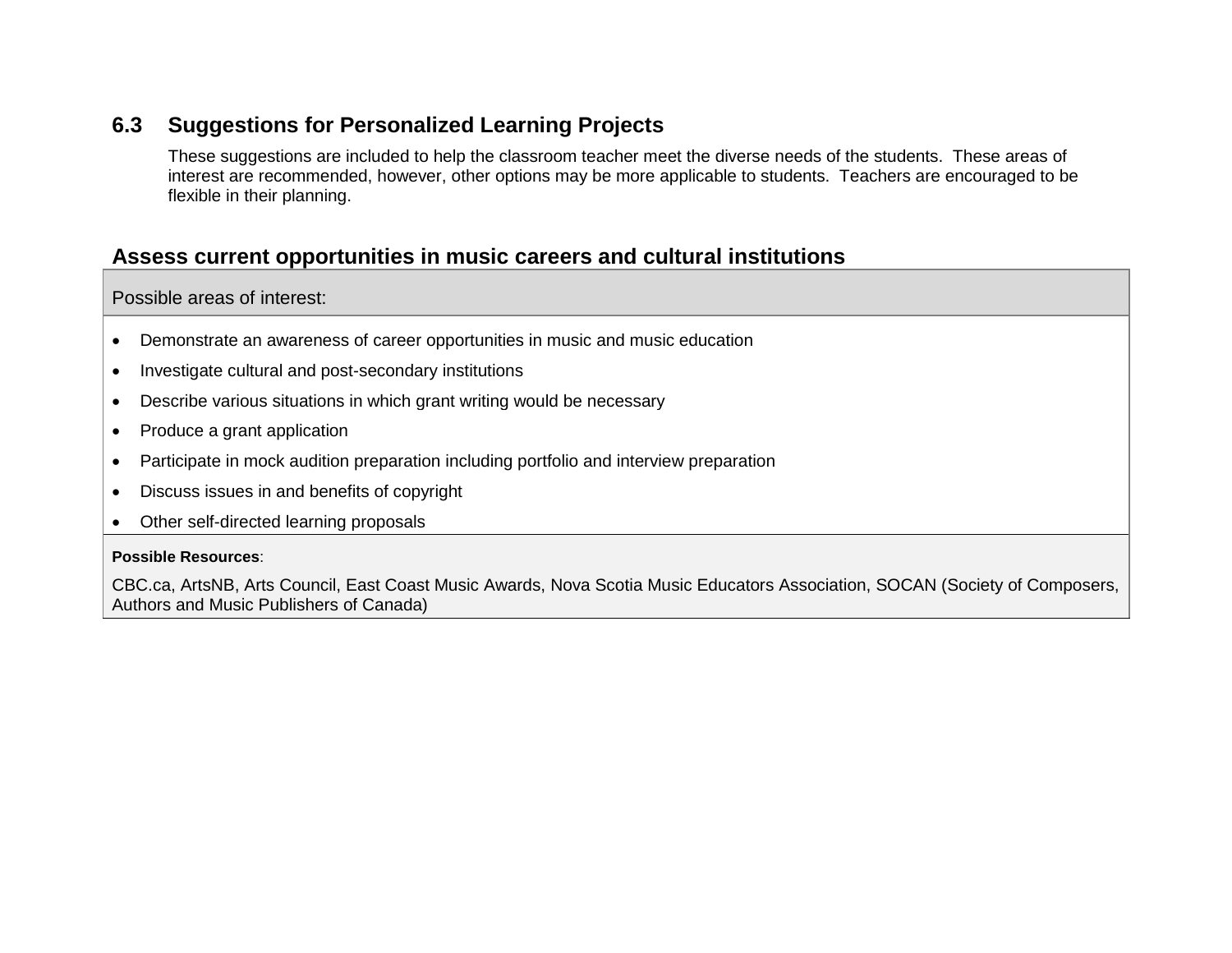# **Analyze current issues and research in music**

Possible areas of interest:

- Article review of research in music education journals
- Investigate issues in:
	- o Copyright
	- o Downloading ethics
	- o Development of technology
	- o Technology in composition
	- o The role of women in music
	- o Is music accessible to everyone?
	- o Art music vs. pop music
- Music education advocacy
- Music Therapy
- Other topics of interest

### **Possible Resources:**

MusicCounts.ca, Karisonline.com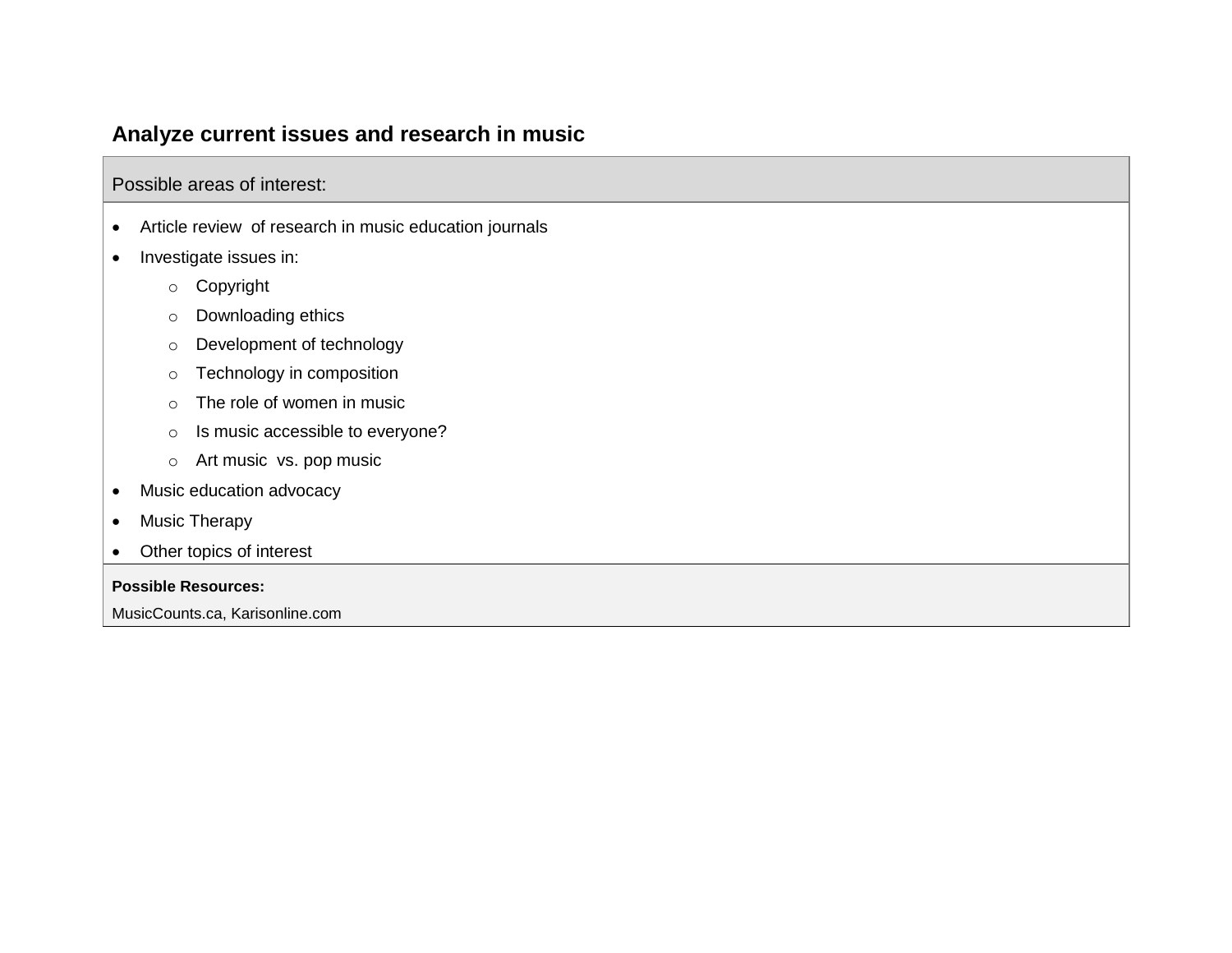# **Investigate and develop skills in listening and interpretation of music**

### Possible areas of interest

- Interpret how the elements of music represent thoughts and feelings (how the timbre adds to the colour of the piece, how the rhythm changes impact the piece)
- Score analysis to evidence how music elements are tied to an emotional responses
- Develop a musical story web
- Other areas of self-directed learning

#### **Possible Resources**:

Norton Anthologies, variety of recordings, YouTube

## **Critique live and/or recorded performances**

### Possible areas of interest

- Build competency in defining/defending what constitutes "good" music
- Use appropriate terminology and the elements of music to describe "quality" music of professional and/or amateur performances
- Co-construct the elements of a critique
- Defend positions with supported arguments. Some possible formats may include: Class discussion, Debate, Concert review, Blog/Vlog/Online forum

#### **Possible Resources**:

[NPR Tiny Desk Concerts](http://www.npr.org/series/tiny-desk-concerts/)

[Classical Archives](file:///F:/EECD/Music%20122%20Edits/Drafts/Classicalarchives.com)

[Concert Review Guidelines](https://collabe.nbed.nb.ca/sites/FineArts/Music/_layouts/15/WopiFrame.aspx?sourcedoc=/sites/FineArts/Music/Shared%20Documents/Supporting%20Resources/Concert%20Review%20Guidelines.docx&action=default)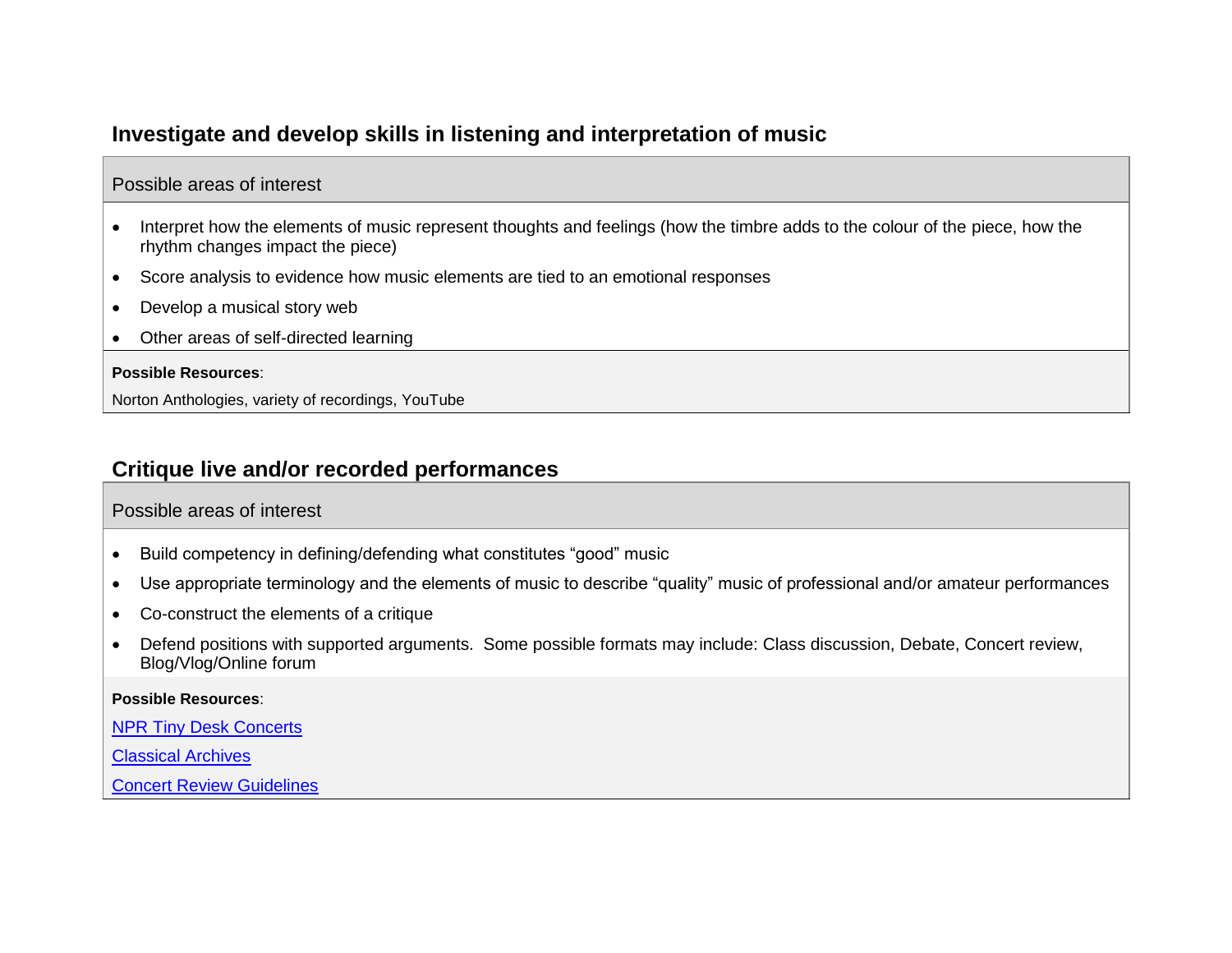## **Western music history**

### Possible areas of interest

- Investigate a variety of genres in music and the influencers of each.
- Investigate the development of musical instruments and technology for performance
- History of recording music and the variety of recording technology
- Investigate the history of musical theory
- The way music/musicians influence Canadian culture
	- o Variety of styles (Pop, rock, folk, etc.)
	- $\circ$  Influence on other musicians
	- o Historical events
	- o Physical Landscape, Nature & environment
	- o Political and social issues

#### **Apps:**

The Great Composers

Symphony Guide

Greatest Operas

**Websites:**

[Canadian Music Centre](http://musiccentre.ca/)

[Library and Archives Canada](http://www.bac-lac.gc.ca/eng/Pages/home.aspx)

[Library and Archives Canada –](http://www.bac-lac.gc.ca/eng/discover/films-videos-sound-recordings/virtual-gramophone/Pages/history-music-canada.aspx) Sound Recording

[Historica Canada](http://www.thecanadianencyclopedia.ca/en/article/music-history/#top)

[Black History -](http://www.histoiredesnoirsaucanada.com/topic.php?id=161&themeid=8) Canada

[Canadian Music Centre](http://musiccentre.ca/)

### **Books/Magazines:**

Canadian Musician Magazine

Melhuish, M. (2013). *Oh what a feeling: a vital history of Canadian music: the next generation*. Kingston, Ont.: Fox Music Books.

Mersereau, B. (2015). *History of Canadian rock-n-roll*. Backbeat Books.

Ward, C., & Myers, M. (2016). *Is this live? Inside the wild early years of MuchMusic: the nations music station*. Toronto: Penguin Random House Canada.